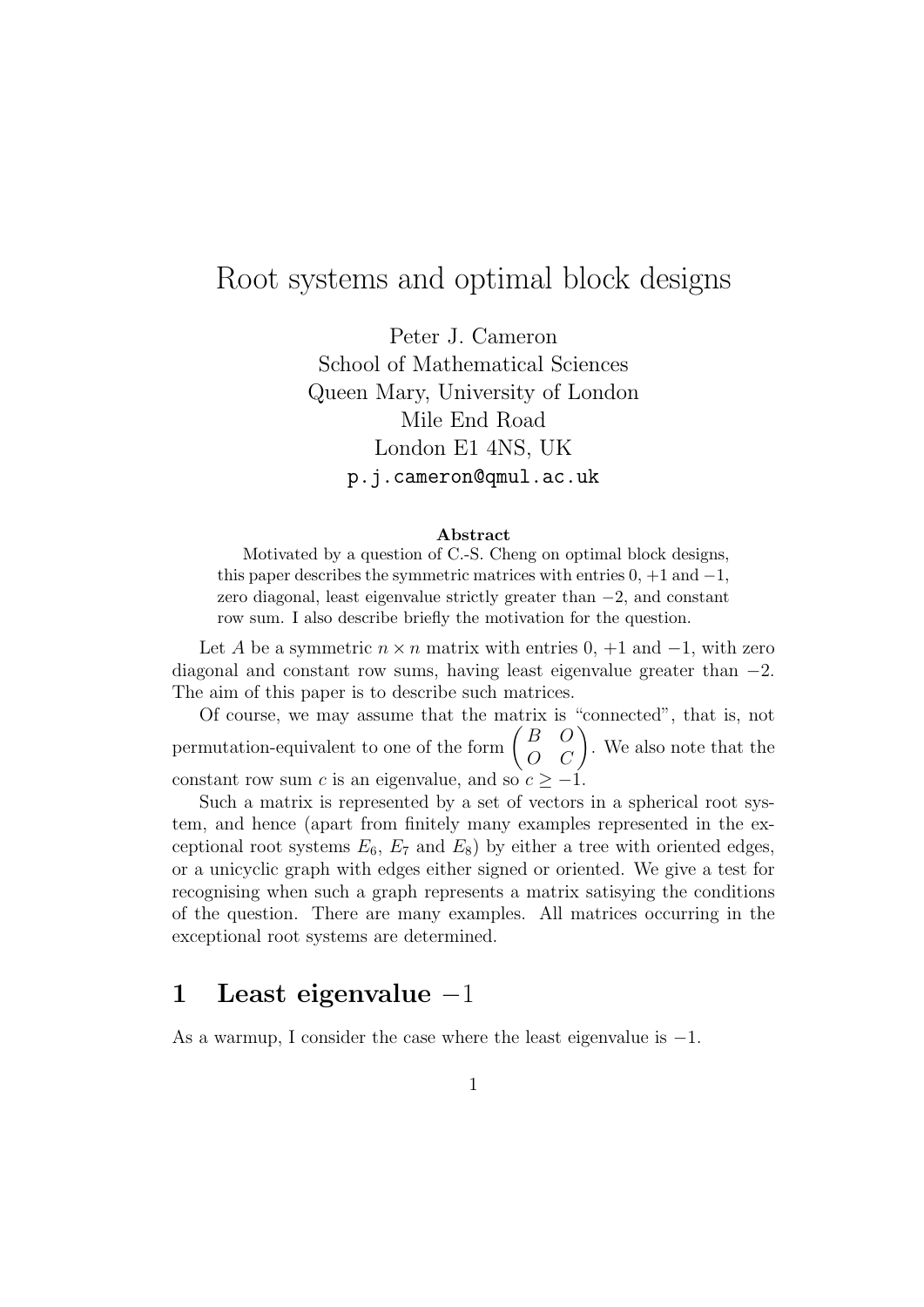Let A be such a matrix. Then  $A + I$  is positive semi-definite, and so is the Gram matrix of inner products of n vectors  $v_1, \ldots, v_n$  in Euclidean space. Thus  $||v_i|| = 1$  and  $v_i \cdot v_j \in \{0, +1, -1\}$  for all  $i, j$ . Clearly such vectors consist of an orthonormal set of vectors and their negatives, with each vector possibly repeated. Connectedness implies that there is just one vector v in the set. So, if we only use the vector v, all inner products are  $+1$ , and we have  $A = J - I$ , where J is the all-1 matrix; if we use both v and  $-v$ , then  $A =$  $\int J - I \quad -J$  $-J$   $J-I$  $\setminus$ .

Note that the first type has constant row sum  $n-1$ ; the second type has constant row sum  $-1$  if and only if all the blocks are square, that is, v and  $-v$  occur equally often in the vector representation. Each matrix has the property that the entry 0 doesn't occur. We call these the trivial examples.

#### 2 Root systems

For the initial analysis we ignore the "constant row sum" condition, and also for a while we only assume that the least eigenvalue is not smaller than  $-2$ .

Let A be such a matrix. Then  $A + 2I$  is positive semi-definite, so is the matrix of inner products of a set of vectors  $v_1, \ldots, v_n$ , where  $||v_i|| = \sqrt{2}$  and  $v_i \cdot v_j \in \{0, +1, -1\}$  for all  $i \neq j$ . Also, the matrix A can be assumed to be "connected", so there is no orthogonal decomposition of the Euclidean space so that the vectors all lie in the summands. (This means that the graph with vertex set  $v_1, \ldots, v_n$ , with two vertices adjacent if they are not orthogonal, is connected.) We can assume that they span the space.

According to the results of [1], the vectors form a subset of a root system of type  $A_n$ ,  $D_n$ ,  $E_6$ ,  $E_7$  or  $E_8$ . Here is a brief account.

A root system is a finite set of non-zero vectors in Euclidean space  $\mathbb{R}^n$ , closed under reflection in the hyperplane perpendicular to each of its elements. It is *indecomposable* if it is not contained in the union of two non-zero perpendicular subspaces. Indecomposable root systems arose in the classification of simple Lie algebras; they were determined by Cartan and Killing.

We are interested in the root systems with all roots of the same length. Here is the list in this case; there are two infinite families and three sporadic examples. Let  $e_1, \ldots, e_n$  form an orthonormal basis for  $\mathbb{R}^n$ .

 $A_n$ : The vectors of  $A_n$  are all  $e_i - e_j$ , for  $1 \leq i, j \leq n+1, i \neq j$ . (These vectors lie in a hyperplane of  $\mathbb{R}^{n+1}$ , and so span a space of dimension n.)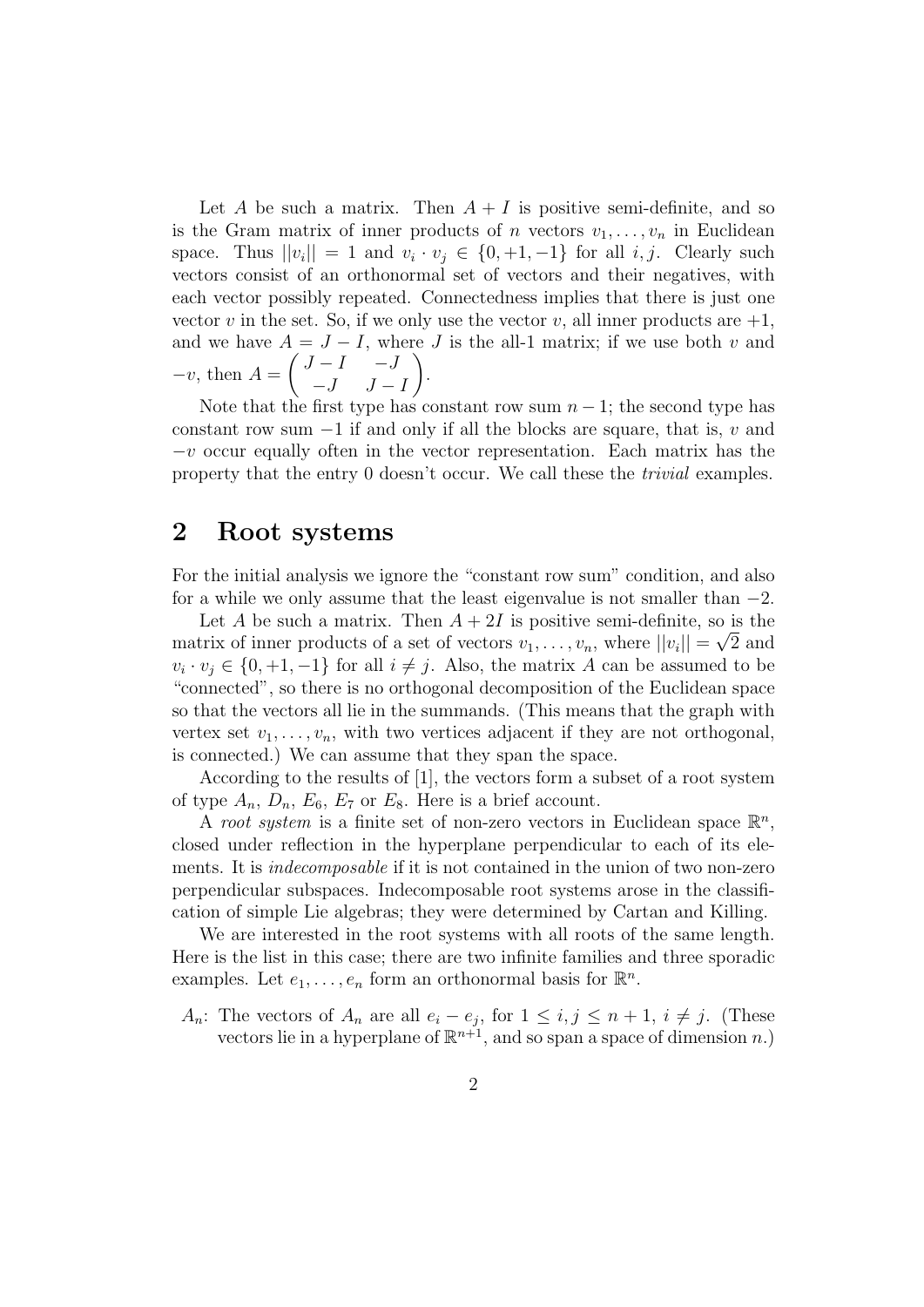- $D_n$ : The vectors of  $D_n$  are all  $\pm e_i \pm e_j$ , for  $1 \leq i < j \leq n$ .
- $E_n$ : These are three specific sets in  $\mathbb{R}^n$ , for  $n = 6, 7, 8$ . Several descriptions of them can be found in [1].

So our matrix is represented by a subset of one of these root systems, where we choose at most one out of each pair  $v, -v$ .

Now let us make the assumption that the least eigenvalue of  $A$  is strictly greater than  $-2$ . Then  $A+2I$  is positive definite, so the representing vectors  $v_1, \ldots, v_n$  are linearly independent, and form a basis for  $\mathbb{R}^n$ .

Thus, let us say that an  $n \times n$  matrix A is *admissible* if

- A is real symmetric, having entries  $0, +1$ , and  $-1$  only;
- the diagonal entries are all 0;
- $\bullet$  A is connected;
- the smallest eigenvalue of A is greater than  $-2$ .

Our problem is to determine the admissible matrices with constant row sum. This is equivalent to choosing a connected subset of a root system whose vectors form a vector space basis for the ambient space, and such that the Gram matrix of the subset has constant row sums.

#### 3 Determinant

In this section, we show:

**Proposition 3.1** Let A be an admissible  $n \times n$  matrix. Then  $\det(2I + A) =$  $n+1$  or 4, except possibly if  $n=6, 7$  or 8, when  $\det(2I+A)$  may be 3, 2 or 1 respectively.

This follows from the following result. The root lattice associated with a root system is the integer span of the root system. (The term "lattice" here means "discrete spanning subgroup of  $\mathbb{R}^{n}$ ".) We refer to Humphreys [3] for more information about root systems and root lattices.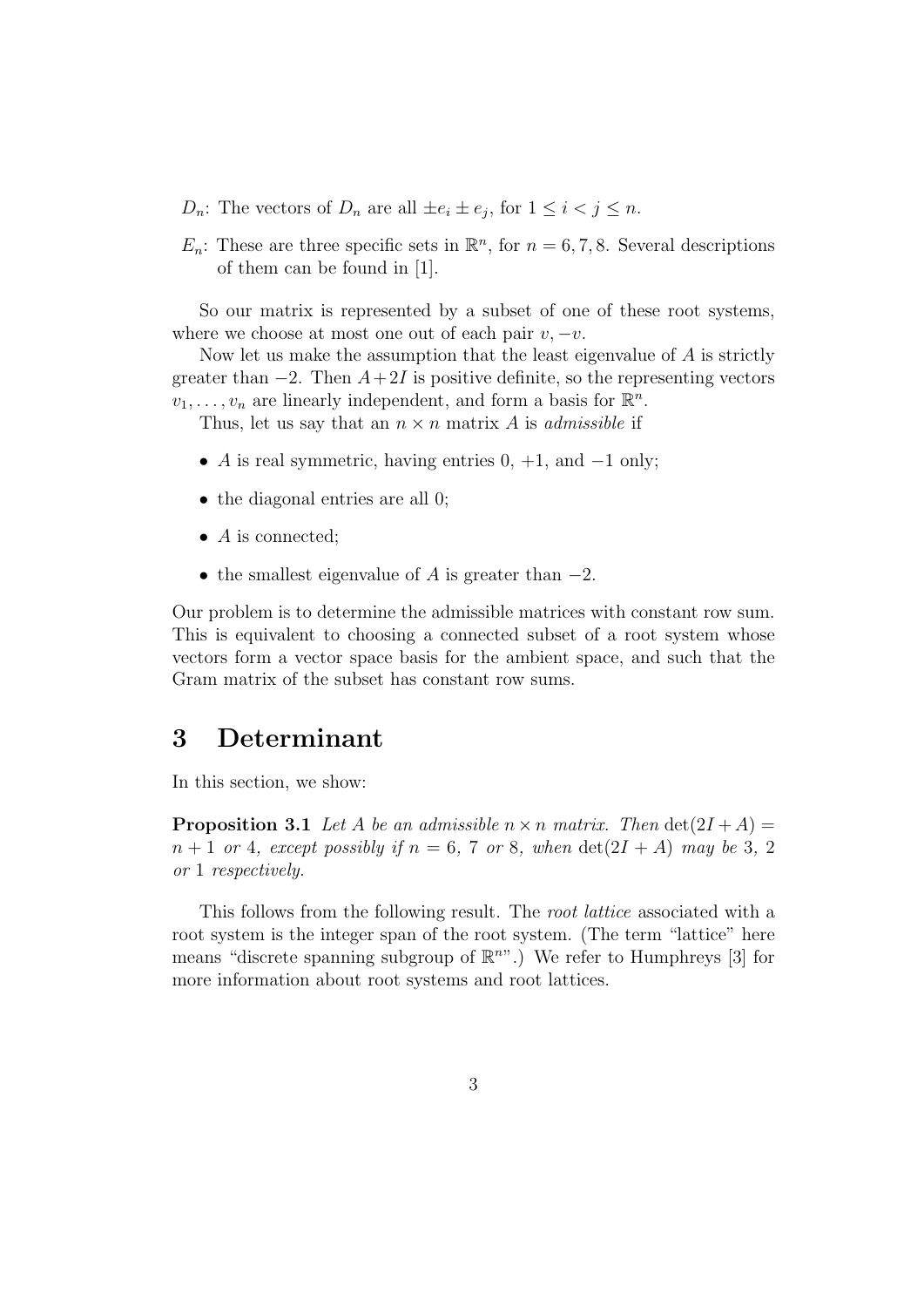**Proposition 3.2** Let S be a connected subset of a root system R which forms a vector space basis for the ambient space. Then S is an integer basis for the corresponding root lattice, except possibly if  $R = E_7$  or  $R = E_8$ , in which case S may be an integer basis for the  $A_7$ ,  $A_8$  or  $D_8$  root lattice.

**Proof** The integer span  $L = \langle S \rangle_{\mathbb{Z}}$  is a sublattice of the root lattice. Now  $L \cap R$  is a root system. (This requires that, for two vectors  $v, w$  in this set with  $v \cdot w = \epsilon = \pm 1$ , we have  $v - \epsilon w \in L \cap R$ ; this holds since R is closed under this operation by definition and L is a lattice.) Moreover,  $L \cap R \supseteq S$ , so  $L \cap R$  is connected. Thus,  $L \cap R$  is a root system of type  $A_n$ ,  $D_n$  or  $E_n$ , contained in the given root system. Now the only inclusions among these root systems are  $A_7 \subseteq E_7$ ,  $A_8 \subseteq E_8$  and  $D_8 \subseteq E_8$ .

Now the proof of Proposition 3.1 proceeds as follows. Let  $L$  be an integral lattice in  $\mathbb{R}^n$  (this means that the inner product of any two of its vectors is an integer). The *dual lattice*  $L^*$  consists of all vectors  $v \in \mathbb{R}^n$  such that  $v \cdot w \in \mathbb{Z}$  for all  $w \in L$ . Clearly  $L^*$  is a lattice containing L, and the index  $|L^*/L|$  is finite (this number is the *connection number* of the lattice). If S is any integral basis for  $L$ , then the determinant of the Gram matrix of  $S$  is equal to the connection number of L.

The connection numbers of  $A_n$ ,  $D_n$ ,  $E_6$ ,  $E_7$  and  $E_8$  are  $n+1$ , 4, 3, 2 and 1 respectively. This finishes the proof.

Hence, if we determine the admissible matrices, we can decide which root system contains each matrix simply by calculating its determinant. The result also restricts the possible row sum s, since  $s + 2$  must divide the determinant.

#### 4 The case  $A_n$

We have a basis  $\{v_1, \ldots, v_n\}$  for the root system  $A_n$ . We can represent it as a directed graph on  $n + 1$  vertices as follows: if  $v_i = e_j - e_k$ , we represent  $v_i$ as a directed edge from  $e_k$  to  $e_j$ . This graph contains no circuits, since the sum (with appropriate signs) of the vectors corresponding to the edges in a circuit is zero. Since the vectors form a basis, the graph is a tree.

Now, given a directed tree with  $n$  edges, the matrix  $A$  is constructed as follows. Entries on the diagonal, or corresponding to a pair of edges with no common vertex, are zero. The entry corresponding to a pair of edges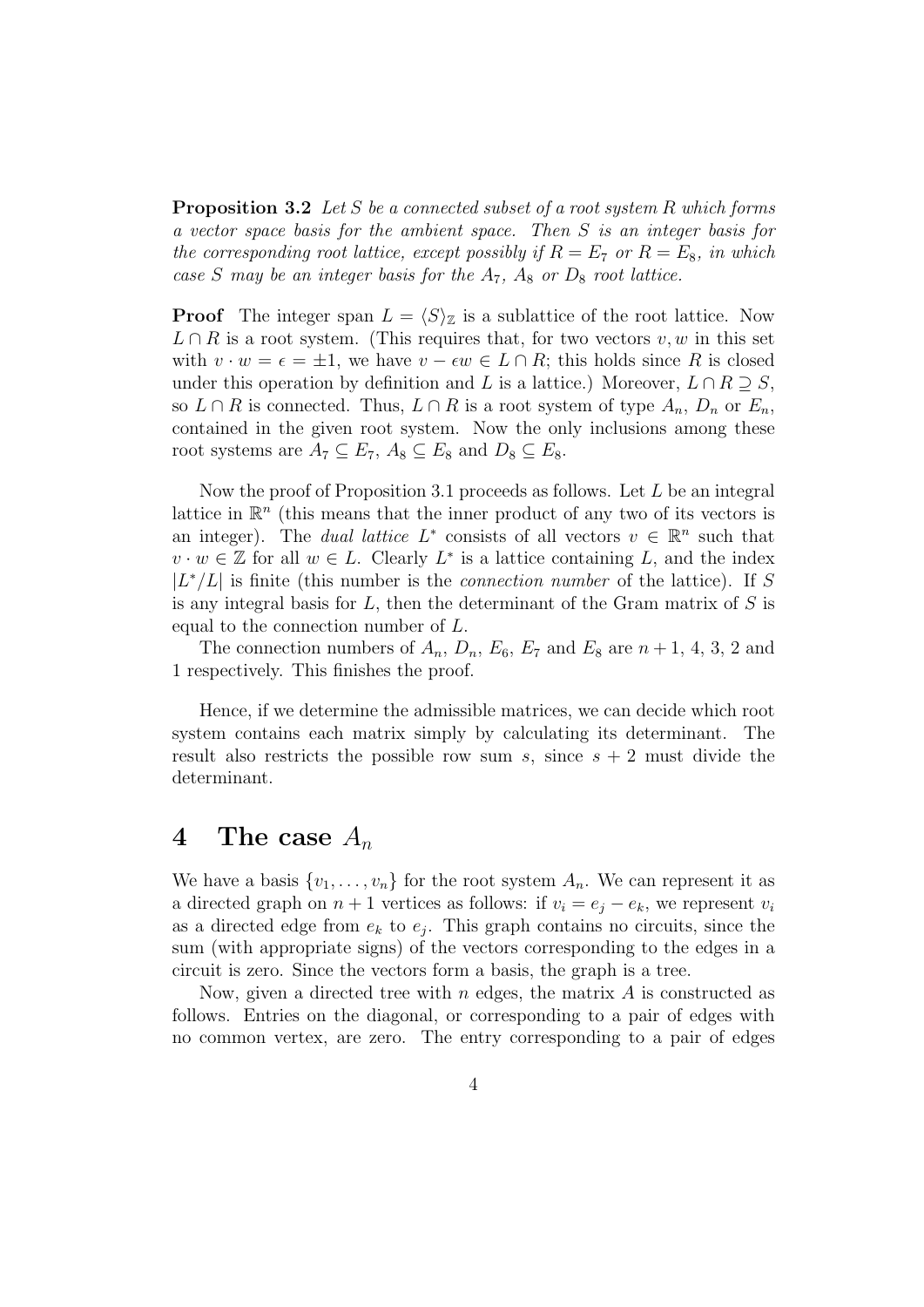meeting at a vertex is  $-1$  if the edges are "head-to-tail" there, or  $+1$  if they are "head-to-head" or "tail-to-tail".

The constant row sum condition means that, for any edge, if we calculate the entries as above for all edges meeting the given edge at a vertex and sum them, the result is a constant  $c$ .

For any vertex v of the tree, let  $d(v)$  be the degree of v, and  $s(v)$  the "signed degree" (the number of incoming edges minus the number of outgoing edges). Then the sum of the row of  $A$  corresponding to the directed edge  $v \rightarrow w$  from v to w is

$$
(-1)(s(v) + 1) + (+1)(s(w) - 1) = s(w) - s(v) - 2.
$$

So we have the following result:

Theorem 4.1 An admissible matrix having row sums c arises from an oriented tree T if and only if  $s(w) - s(v) = c + 2$  for every directed edge  $v \to w$ of T. Reversing the orientation of every edge does not change the matrix.

We note a couple of consequences.

**Corollary 4.2** Let  $T$  be an oriented tree satisying the above conditions. Suppose, without loss of generality, that there is an edge directed out of a leaf  $x$ . Then all values of  $s(v)$  are congruent to  $-1 \mod c + 2$ , and if the vertices are arranged on levels corresponding to the values of  $s(v)$ , then each oriented edge goes from a level to the next level above.

**Proof** We lose no generality because we may reverse all orientations. If x is as in the statement, then  $s(x) = -1$ , and the theorem together with the connectedness of T shows that all values of  $s(v)$  are congruent modulo  $c+2$ .

Corollary 4.3 If  $c \notin \{-1, 0\}$ , then there cannot be both a leaf with an outgoing edge and a leaf with an incoming edge.

**Proof** If x and y are such leaves, then  $s(x) = -1$  and  $s(y) = 1$ .

Corollary 4.4 If c is even, then all vertices of the tree have odd degree. If c is odd, then the parity of the degrees is even in one bipartite block and odd in the other; in particular, all leaves lie in the same bipartite block.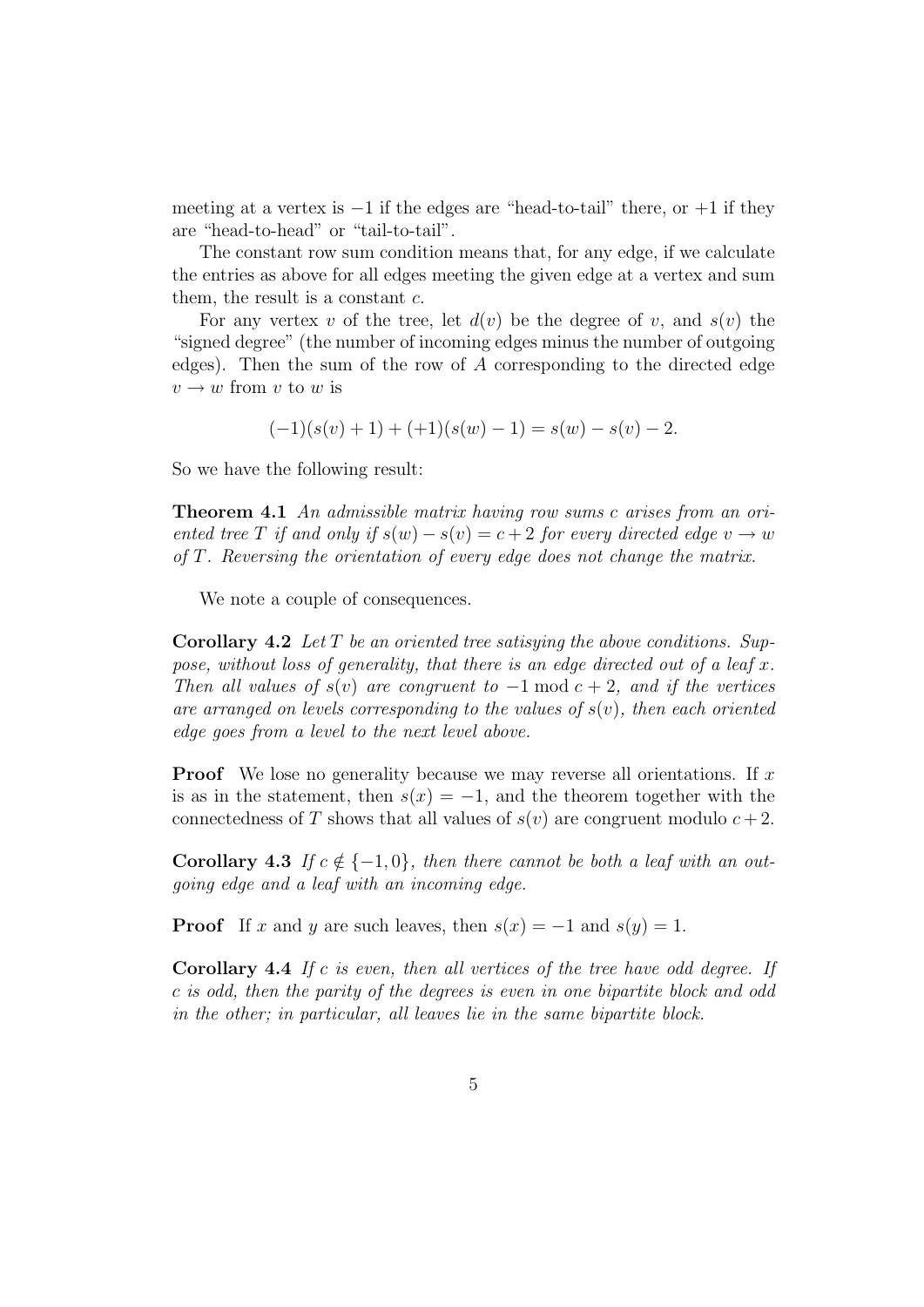**Proof** For any edge  $v \to w$ , we have  $s(w) - s(v) = c + 2$ , and  $s(v) \equiv$  $d(v) \bmod 2$ , so  $d(v) + d(w) \equiv c \bmod 2$ .

If  $c$  is even, all degrees have the same parity; since there exist leaves, the parity is odd. If c is odd, the two ends of an edge have degrees of opposite parity, and the conclusion of the lemma follows.

**Corollary 4.5** Suppose that there is a vertex v which is on an edge towards a leaf and an edge from another leaf. Then the row sum is  $-1$ , and the degree of  $v$  is even, with half the edges entering  $v$  and half of them leaving.

**Proof** Let  $v \to x$  and  $y \to v$  be the two given edges, where x and y are Then  $s(x) = +1$  and  $s(y) = -1$ , so the row sums corresponding to  $(v, x)$  and  $(y, v)$  are respectively  $-s(v) - 1$  and  $s(v) - 1$ . These are equal, so  $s(v) = 0$ and the row sum is  $-1$ .

Now the examples  $J - I$  and  $\begin{pmatrix} J - I & -J \\ I & I \end{pmatrix}$  $-J$   $J - I$  $\setminus$ are realized by stars. In the first case, direct all the edges in to the centre; in the second, let the number of edges be even, and direct half of them in and half of them out.

There are many examples of oriented trees satisfying our conditions. Here is the smallest one with row sums −1 which is not a star.



Numbering the edges from left to right and from bottom to top gives the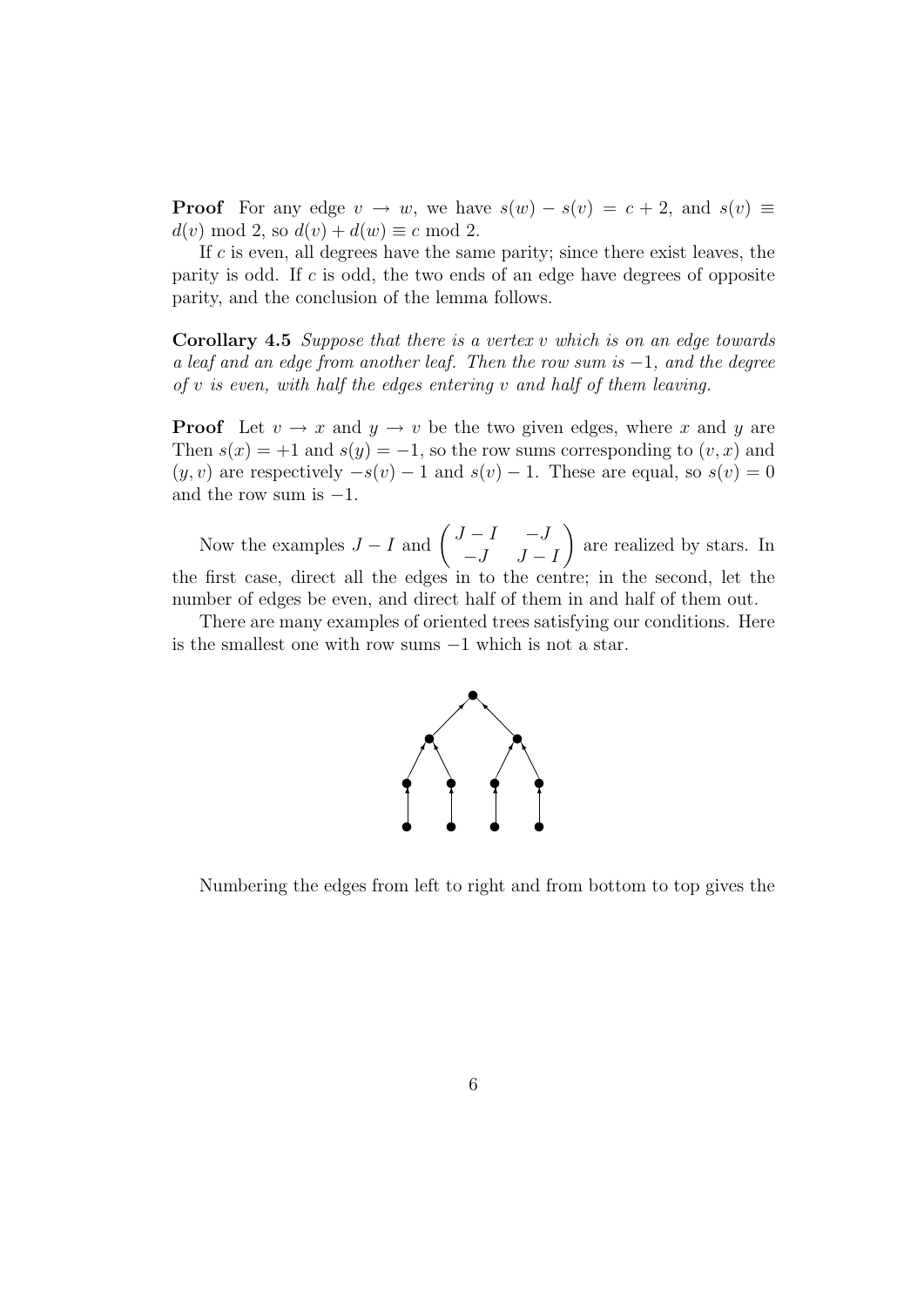admissible matrix

$$
A = \left(\begin{array}{cccccccccc} 0 & 0 & 0 & 0 & - & 0 & 0 & 0 & 0 & 0 \\ 0 & 0 & 0 & 0 & - & 0 & 0 & 0 & 0 \\ 0 & 0 & 0 & 0 & 0 & - & 0 & 0 & 0 \\ 0 & 0 & 0 & 0 & 0 & 0 & - & 0 & 0 \\ - & 0 & 0 & 0 & 0 & + & 0 & 0 & - & 0 \\ 0 & - & 0 & 0 & + & 0 & 0 & - & 0 \\ 0 & 0 & - & 0 & 0 & 0 & + & 0 & - \\ 0 & 0 & 0 & - & 0 & 0 & + & 0 & 0 \\ 0 & 0 & 0 & 0 & - & - & 0 & 0 & 0 \\ 0 & 0 & 0 & 0 & 0 & - & - & + & 0 \end{array}\right)
$$

whose least eigenvalue, according to Maple, is about −1.860805854.

Examples with other values of  $c$  are easily produced. For example, take a star with  $2c + 3$  leaves all directed outwards. Identify each leaf with the centre of a star with  $c + 2$  leaves all directed outwards. This gives a matrix of order  $(c+3)(2c+3)$  with row sums c. The case  $s=0$  gives a matrix of order 9, the smallest non-trivial matrix represented in  $A_n$ . The picture shows the case  $c = 1$ . Directions are not shown: all edges are oriented upwards.



One can give constructions for new examples from old. For example, the following is obviously true, and gives a construction for infinitely many examples. This example only works in the case where row sums are  $-1$ .

**Proposition 4.6** Let  $T_1$  and  $T_2$  be oriented trees giving rise to matrices satisfying the conditions of the problem, and for  $i = 1, 2$ , let  $v_i$  be a vertex of  $T_i$  satisfying  $s(v_i) = 0$ . Then the tree formed from the disjoint union of  $T_1$ and  $T_2$  by identifying  $v_1$  and  $v_2$  also satisfies the conditions.

Other recursive constructions are also possible. Rather than formulate general conditions, we give an example of two trees glued along an edge.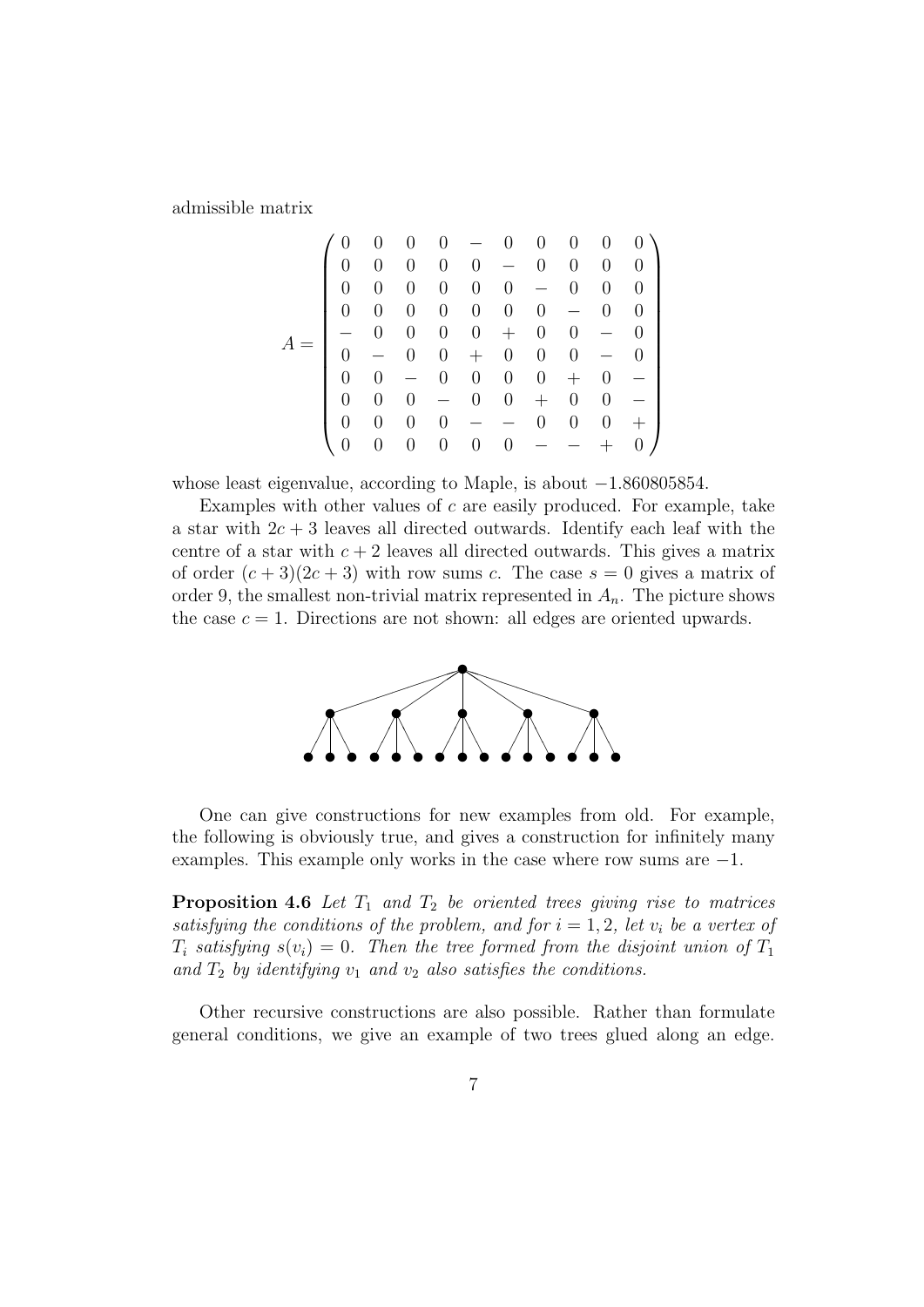This also shows that the case where row sums are zero and there are initial and terminal leaves can occur. Again, edges are oriented upwards.



#### 5 The case  $D_n$

In this case, our vectors are of the form  $\pm e_i \pm e_j$  for  $i \neq j$ . Again the set can be represented by a graph, this time with n vertices and  $n$  edges. The graph is connected, and so is a unicyclic graph (consisting of a cycle with trees attached at some of its vertices).

There are several kinds of edges. A vector  $e_i - e_j$  can be represented by a directed edge from j to i. A vector  $e_i + e_j$  can be represented by an undirected edge carrying  $a + sign$  (i.e. positive at both ends), while a vector  $-e_i - e_j$  can be regarded as an undirected edge carrying a – sign. We define  $s(v)$  similarly to before: it is the number of positive undirected or incoming directed edges at  $v$ , minus the number of negative undirected or outgoing edges at  $v$ . Now we have to take a little care to ensure that the vectors are linearly independent. The result is as follows.

**Theorem 5.1** Let G be a unicyclic graph with each edge signed or directed. Then G corresponds to a matrix satisfying the conditions and having row sums c if and only if the following hold:

- $(a)$  the cycle of G contains an odd number of undirected edges;
- (b) if  $v \to w$ , then  $s(w) s(v) = c + 2$ ; if  $\{v, w\}$  is undirected with sign  $\epsilon$ , then  $\epsilon(s(v) + s(w)) = c + 2$ .

Proof Condition (a) guarantees that the edges in the cycle correspond to linearly independent vectors. It is clear that there are no other possible dependencies. Condition (b) is, as in the previous case, the translation of the "row sum  $c$ " condition.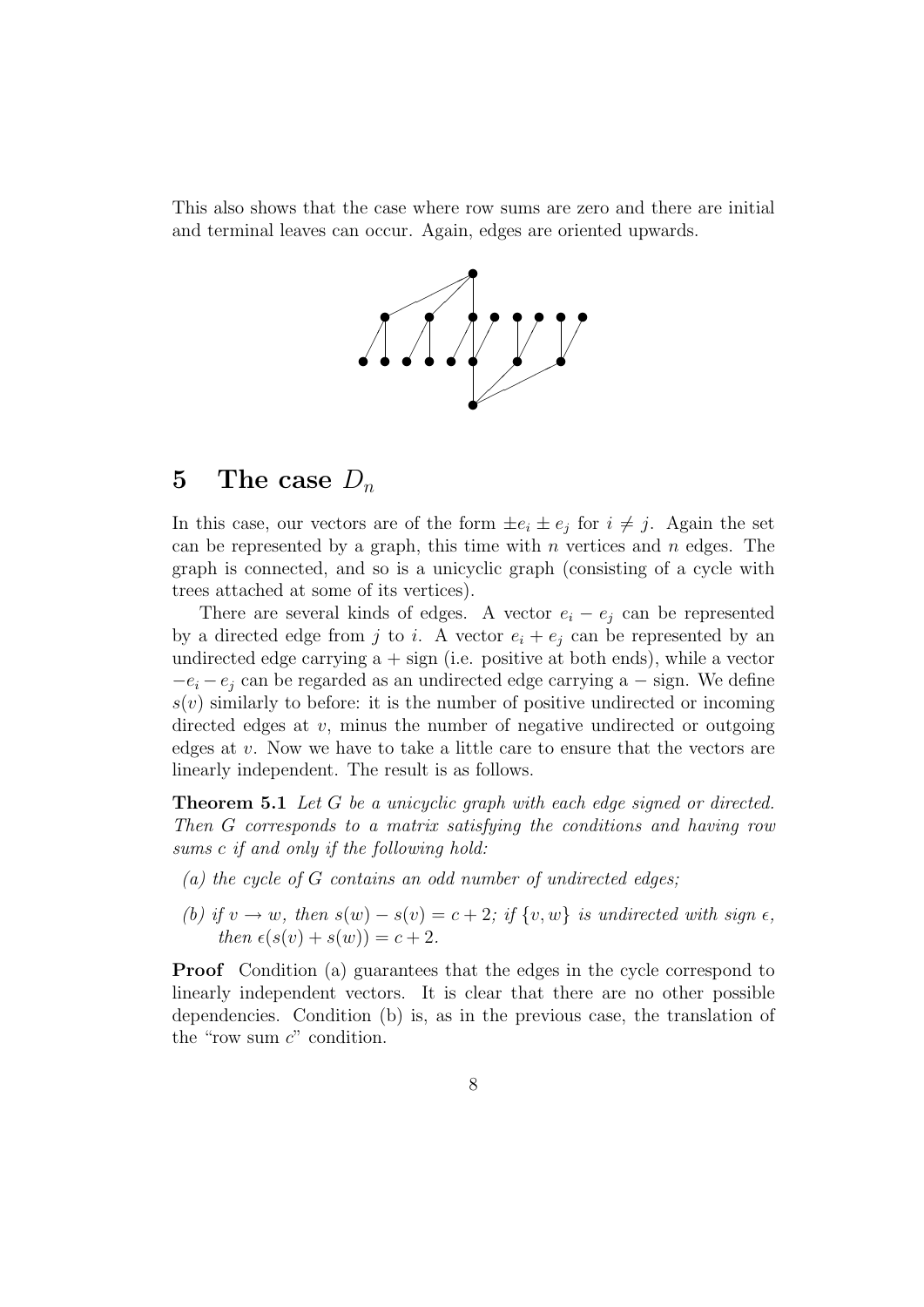This time, however, we have the freedom of changing the signs of the basis vectors arbitrarily. For example, changing  $e_i$  to  $-e_i$  will change a directed edge leaving i to an undirected edge with sign  $+$  (and vice versa), and a directed edge entering i to an undirected edge with sign  $-$  (and vice versa). We can exploit this freedom as follows:

**Lemma 5.2** A connected set of vectors forming a basis for  $D_n$  can be represented by a unicyclic graph in which all edges except perhaps one are undirected. If the unique cycle has odd length, then all edges are undirected; if it has even length, then there is a directed edge contained in the cycle.

**Proof** Temporarily remove an edge from the cycle to leave a tree. Working from a leaf of the tree, change signs of basis vectors so that each edge of the tree is undirected. Now, since the vectors in the cycle are linearly independent, it is easy to see that the remaining edge is undirected or directed according as the cycle has odd or even length.

Note that examples do exist:

Proposition 5.3 Suppose that the graph is a cycle of length n.

- (a) If n is odd, then the row sums are  $+2$ , and all the signs can be taken to be +. If  $n = 2r + 1$ , the eigenvalues of A are  $2\cos(2j\pi/(2r+1))$  for  $j = 0, \ldots, 2r$ , the smallest occurring when  $j = r$ .
- (b) If n is even, then  $n \equiv 2 \mod 4$ , the row sums are 0, and the undirected edges have signs  $(++- - ++ \cdots -- +)$ , while the directed edge points from vertex 1 to vertex n. If  $n = 4r + 2$ , the eigenvalues of A are  $\pm 2\sin(2j\pi/(2r+1))$  for  $j = 0, \ldots, 2r$ .

**Proof** (a) Suppose that n is odd, so that all the edges are undirected. Clearly the row sums are either 0 or 2. If they are 0, then the two edges meeting a given edge have different signs, so the signs are  $(++-++\cdots)$ , which is not possible for odd  $n$ . So the row sums are 2, and all edges have the same sign, which we can assume is  $+$ . Now the matrix A is the adjacency matrix of the *n*-cycle, whose least eigenvalue is as claimed. Note that these matrices do not contain the entry  $-1$ . For  $n = 5$ , the smallest eigenvalue is  $-(\sqrt{5}+1)/2 = -1.618033988.$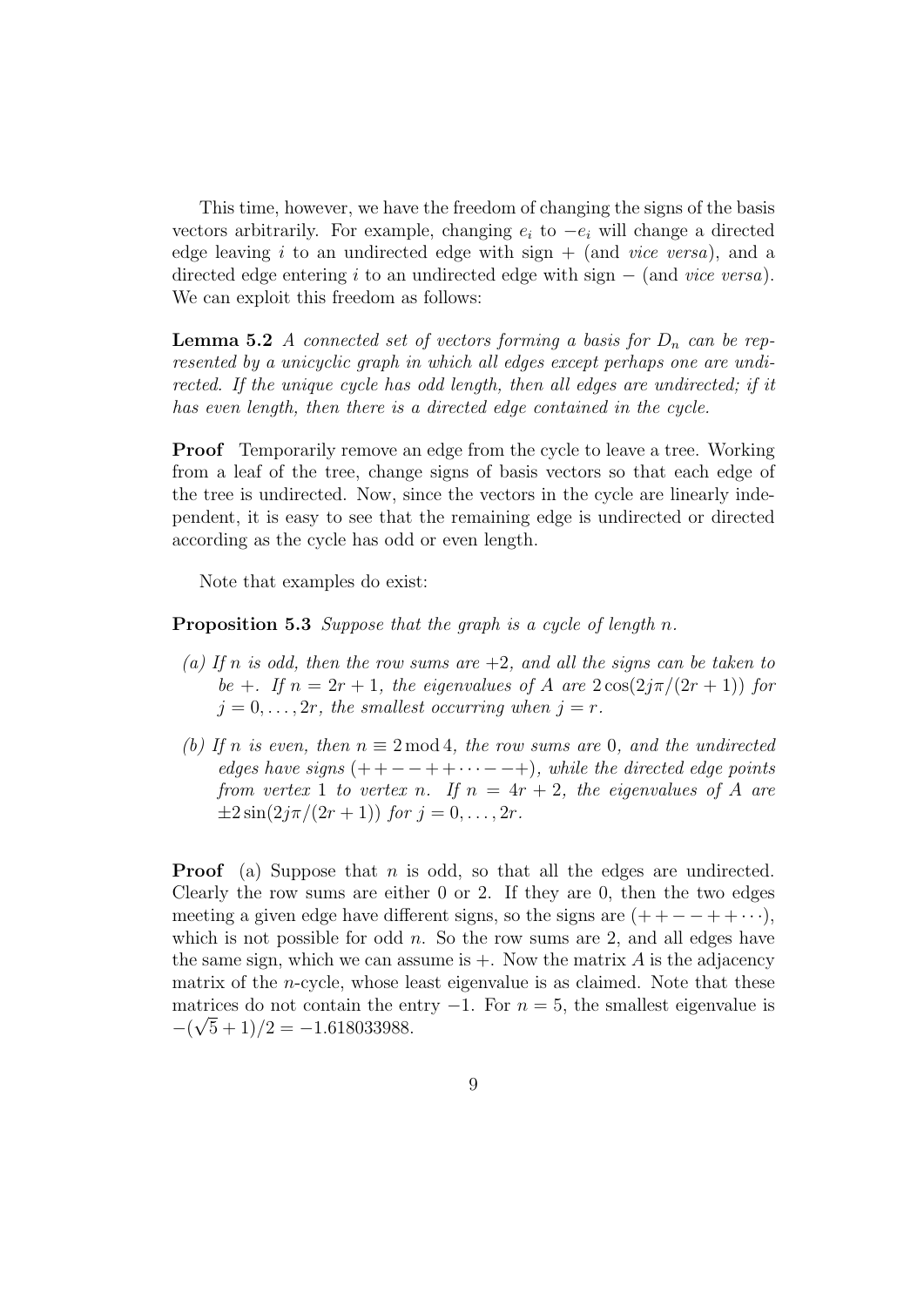(b) Suppose that n is even, so that there is a single directed edge, which we may suppose is between vertices 1 and  $n$ . If the row sums are 2, then all undirected edges have the same sign, which implies that the directed edge has row sum 0, a contradiction. So the row sums are 0. Now, as in the preceding paragraph, each undirected edge apart from  $\{1,2\}$  and  $\{n-1,n\}$ has neighbours of opposite sign, while the neighbours of the directed edge have the same sign. This implies that  $n \equiv 2 \mod 4$  and the signs are as claimed.

Now a bit of rearranging shows that  $A$  can be written in the form

$$
\begin{pmatrix} O & C - C^{\top} \\ C^{\top} - C & O \end{pmatrix},
$$

where C is the matrix of a directed  $(2r + 1)$ -cycle. In this form it is not hard to calculate the eigenvalues. For  $n = 6$ , the smallest eigenvalue is  $-\sqrt{3} = -1.732050808$ . In general, the smallest occurs when j is nearest to  $(2r+1)/4$  or  $3(2r+1)/4$ .

Other examples than cycles can occur. Here is one, with least eigenvalue −1.813606504.

$$
\begin{pmatrix}\n0 & - & 0 & 0 & 0 & 0 & 0 & 0 \\
- & 0 & - & + & 0 & 0 & 0 & 0 \\
0 & - & 0 & - & + & 0 & 0 & 0 \\
0 & + & - & 0 & 0 & - & 0 & 0 \\
0 & 0 & + & 0 & 0 & - & - & 0 \\
0 & 0 & 0 & - & - & 0 & + & 0 \\
0 & 0 & 0 & 0 & - & + & 0 & - \\
0 & 0 & 0 & 0 & 0 & 0 & - & 0\n\end{pmatrix}
$$

Some analogues of results in the  $A_n$  case hold. In particular, if the row sum s is even, then all vertex degrees have the same parity (which is even if the graph consists of a single cycle, as in the lemma, and is odd otherwise, since leaves will exist); and if  $s$  is odd, then the graph is bipartite (so the unique cycle has even length), and vertices in different bipartite blocks have degrees of opposite parity.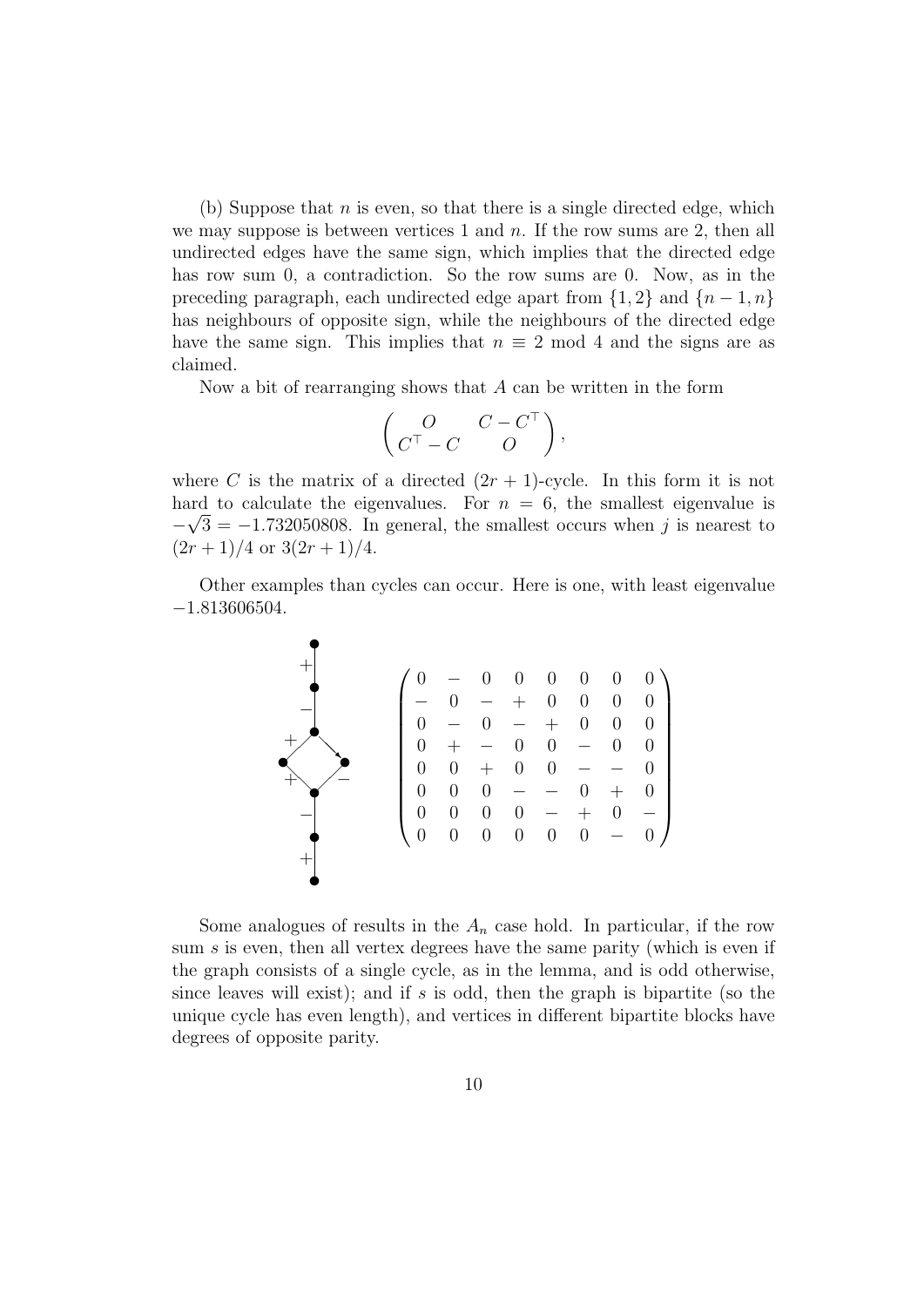### 6 The case  $E_n$ , for  $n = 6, 7, 8$

Now we determine all admissible matrices with constant row sum of order at most 8; this includes all matrices which generate exceptional root lattices.

The search strategy is as follows. If A is admissible with constant row sums, then the unsigned version of  $A$  is the adjacency matrix of a connected graph in which all vertex degrees have the same parity. Odd parity can only arise in the case when  $n$  is even, in which case the complement of the graph has all vertices of even parity. So we begin with a list of the Eulerian graphs (with even parity), include also their complements if  $n$  is even, and then select just the connected graphs from the list. The Eulerian graphs on small numbers of vertices are available from Brendan McKay's web page [4].

Now we take each such graph, sign the edges in all possible ways, and test to see whether the resulting matrix is admissible and has constant row sums. This is done with a GAP program [2]. We also test isomorphism using the GAP package DESIGN [6].

As explained earlier, we determine the root system for any such matrix by calculating its determinant. We find that the number of such matrices in the exceptional root systems  $E_n$  are 2, 4, 12 for  $n = 6, 7, 8$  respectively. The output also includes the matrices in  $A_n$  and  $D_n$ , as a check on our earlier results. The matrices which generate the exceptional root systems are listed in the Appendix.

Here are counts of the admissible matrices of order  $n$  with constant row sums for  $n \leq 8$ , classified by the type of root lattice they generate. The trivial types (in  $A_n$ ) are  $J - I$  and (for n even)  $\begin{pmatrix} J - I & -J \\ I & I \end{pmatrix}$  $-J$   $J - I$  $\setminus$ . We see that this accounts for all matrices in  $A_n$  for  $n \leq \hat{s}$ ; the smallest non-trivial example has  $n = 9$ . The matrices in  $D_n$  are the cycles for  $n = 5, 6, 7$  and three including the example given in the preceding section for  $n = 8$ . The matrices are given in the Appendix.

| $\, n$ | 2 |        | b | 6 |     |
|--------|---|--------|---|---|-----|
| $A_n$  |   | - 1    |   | c | ۰.  |
| $D_n$  |   | $\Box$ |   |   | 3   |
| $E_n$  |   |        |   | റ | . 9 |

An alternative search strategy would be to examine all the bases for the root systems  $E_6$ ,  $E_7$  and  $E_8$ . Bray (personal communication) has done this; his results agree with those reported in this paper.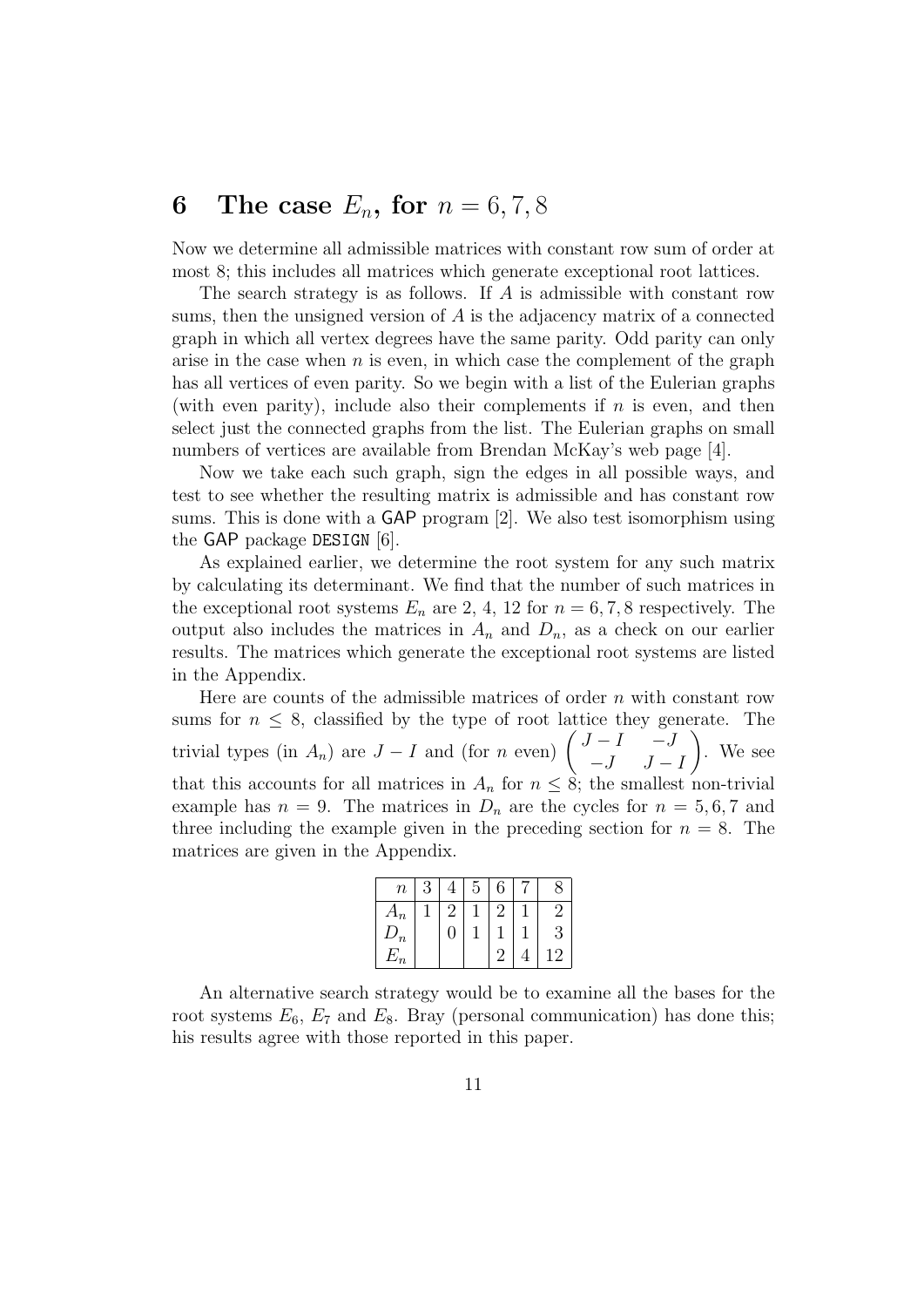#### 7 Which entries may be missing?

We allow the entries  $0, +1$  and  $-1$  in the matrix A. What happens if not all of these entries occur?

In this section I will ignore the exceptional root systems of type  $E_6$ ,  $E_7$  and  $E_8$ . In principle they can contribute at most a finite number of counterexamples to the assertion of the following result; inspection shows that there are none.

**Proposition 7.1** Suppose that A satisfies the usual conditions, and not all values occur. Then  $A = J - I$ , or  $A =$  $\int J - I \quad -J$  $-J$   $J-I$  $\setminus$ with square blocks, or  $A$  is the adjacency matrix of an odd

**Proof** We divide into three cases according to the missing value.

**Case**  $-1$  does not occur: In this case A is the usual adjacency matrix of the line graph of the graph formed by the representing vectors in the root system  $A_n$  or  $D_n$ . (Directions can be ignored.)

Now, if the line graph of a graph  $G$  is regular, then either  $G$  is regular, or G is semiregular bipartite (this means that the degrees are constant within each bipartite block).

**Subcase**  $G$  is a tree: One bipartite block must consist of all the leaves, and so every edge goes from a leaf to a non-leaf. Thus  $G$  is a star, and  $A = J - I$ .

**Subcase**  $G$  is unicyclic: If there are leaves, then they form a bipartite block, which is clearly impossible. So our graph  $G$  is a cycle. But the line graph of an even cycle has eigenvalue  $-2$ . So G is an odd cycle and is isomorphic to its line graph.

Case 0 does not occur: In this case, the graph has the property that any two edges meet. So it must be a star (in case  $A_n$ ) or a 3-cycle (in case  $D_n$ ). We get the "trivial" examples of the first section.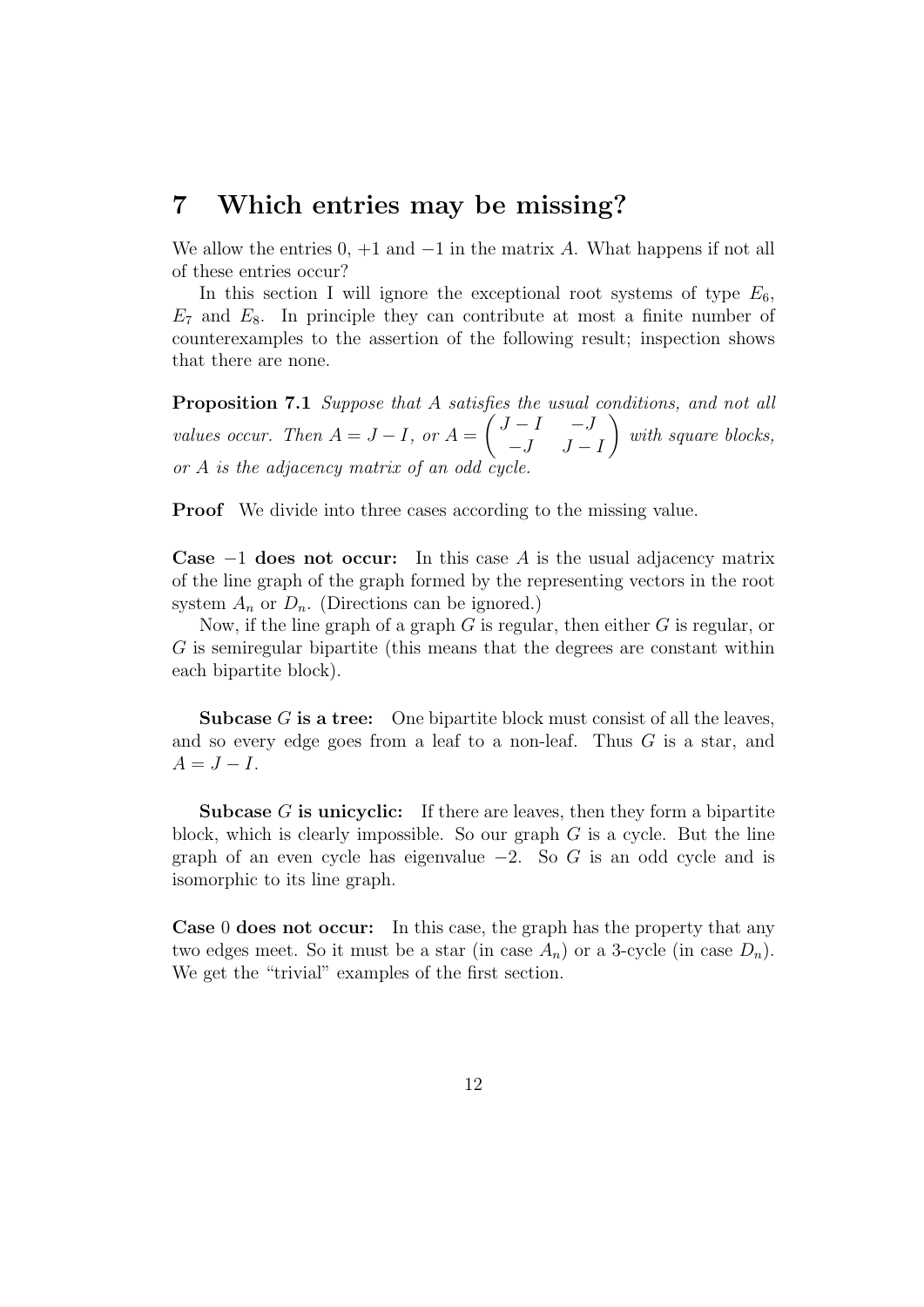**Case**  $+1$  **does not occur:** In this case, the inner products of the basis vectors are all non-positive. For type  $A_n$ , an easy argument shows that the bases are

$$
e_1 - e_2, e_2 - e_3, \ldots, e_n - e_{n+1},
$$

which gives a Gram matrix with constant row sums only in the trivial cases  $n = 2$  and  $n = 3$ . In the case  $D_n$ , we cannot have a cycle of length greater than 2, since each basis vector would occur twice with opposite signs in the representing vectors whose sum would be zero. So, without loss, we have  $e_{n-1} \pm e_n$ , from which it is easy to see that the basis is

$$
e_1 - e_2, e_2 - e_3, \ldots, e_{n-2} - e_{n-1}, e_{n-1} - e_n, e_{n-1} + e_n,
$$

which never gives constant row sum for  $n > 2$ .

Note that the bases here are the standard bases for the root systems, as used in the theory of Lie algebras etc.

#### 8 Optimal block designs

I conclude by describing the background in optimal design theory of the question of Cheng which motivates this research. For further details, see [5].

A block design here means a 1-design, or binary proper equireplicate block design. Thus, there are v points; each block is a set of  $k$  points; and each point is contained in r blocks.

The *incidence matrix* N of a block design D is the  $v \times b$  matrix (where b is the number of blocks) with i, j entry 1 if the ith point is contained in the jth block, 0 otherwise. The *concurrence matrix*  $\Lambda = NN^{\top}$  is the  $v \times v$ matrix whose  $i, j$  entry is the number of blocks containing the *i*th and *j*th points. The *information matrix L* is given by  $L = rI - \Lambda/k$ . The information matrix has a "trivial" eigenvalue 0, corresponding to the all-1 eigenvector.

Several notions of optimality of block designs have been proposed. A block design  $D$  is A-optimal (in the class of all block designs with given  $v, k, r$ ) if it maximizes the harmonic mean of the non-trivial eigenvalues; it is D-optimal if it maximizes the geometric mean of the non-trivial eigenvalues; and it is E-optimal if it maximizes the smallest non-trivial eigenvalue. (We stress that the letters A, D, E here have no relation to the names of the root systems).

If a balanced design (a 2-design) exists, then it is optimal in all three senses. But if the parameters are such that no balanced design exists, the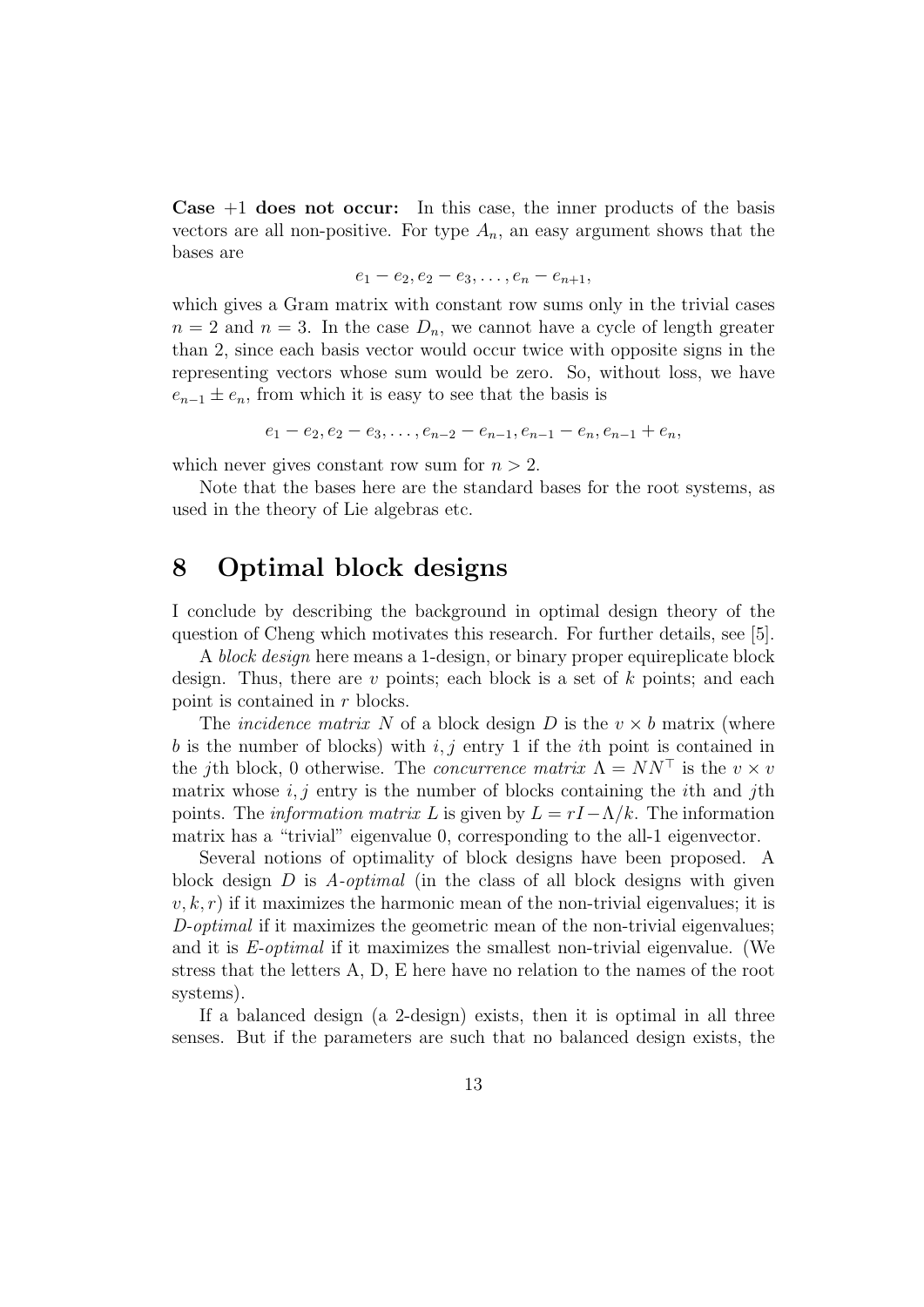question of optimality is more subtle, and there may be no design which is optimal on all criteria. Cheng's question was motivated by a search for E-optimal designs. The idea is that, for a balanced design, we have  $\Lambda =$  $(r - \lambda)I + \lambda J$ , where J is the all-1 matrix; so it is reasonable to search for designs whose concurrence matrix is almost of this form, that is, of the form  $(r-t)I + tJ - A$ , where A is a symmetric integer matrix with small entries (say,  $-1, 0, 1$ ) and constant row sums. To maximize the least eigenvalue of L, we should make the least eigenvalue of A as large as possible (say, greater than  $-2$ ). This gives precisely the problem addressed in this paper, with  $v = n$ .

Two questions remain. First, given a matrix  $A$  of order  $v$ , can we find a block design with concurrence matrix  $(r - t)I + tJ - A$ ? Second, is such a design in fact E-optimal?

The first question can be readily answered by the DESIGN software. Having chosen the block size  $k$ , we first choose  $r$  and  $t$  such that

$$
t(v-1) - c = r(k-1),
$$
  

$$
k \mid vr,
$$

where c is the row sum of A. Then we can calculate  $\Lambda$ , and use DESIGN to find a block design with the given  $v, k, r$  and with concurrence matrix  $\Lambda$ . For example, if A is one of the matrices in the root system  $E_6$  (see the appendix), and  $k = 3$ , then we have  $c = -1$ , so  $2r = 5t + 1$ . The smallest solution has  $t = 1, r = 3$ ; we find that there are no solutions for either matrix. However, for  $t = 3$ ,  $r = 8$ , the second matrix gives us a unique design, with block set

{123, 125, 125, 134, 136, 136, 146, 156, 234, 245, 246, 246, 256, 345, 345, 356}.

The twelve matrices in  $E_8$  all have  $c = -1$ . For  $k = 3$ , the smallest feasible values are  $r = 18$ ,  $t = 5$ , where designs exist for each of the twelve matrices. For  $k = 4$ , the smallest feasible values  $r = 5$ ,  $t = 2$  cannot be realised, but for the next values  $r = 12$ ,  $t = 5$ , once again designs exist for each of the twelve matrices.

I have not investigated the second question.

#### 9 Appendix: Matrices of order at most 8

We list here the admissible matrices with constant row sums having order at most 8.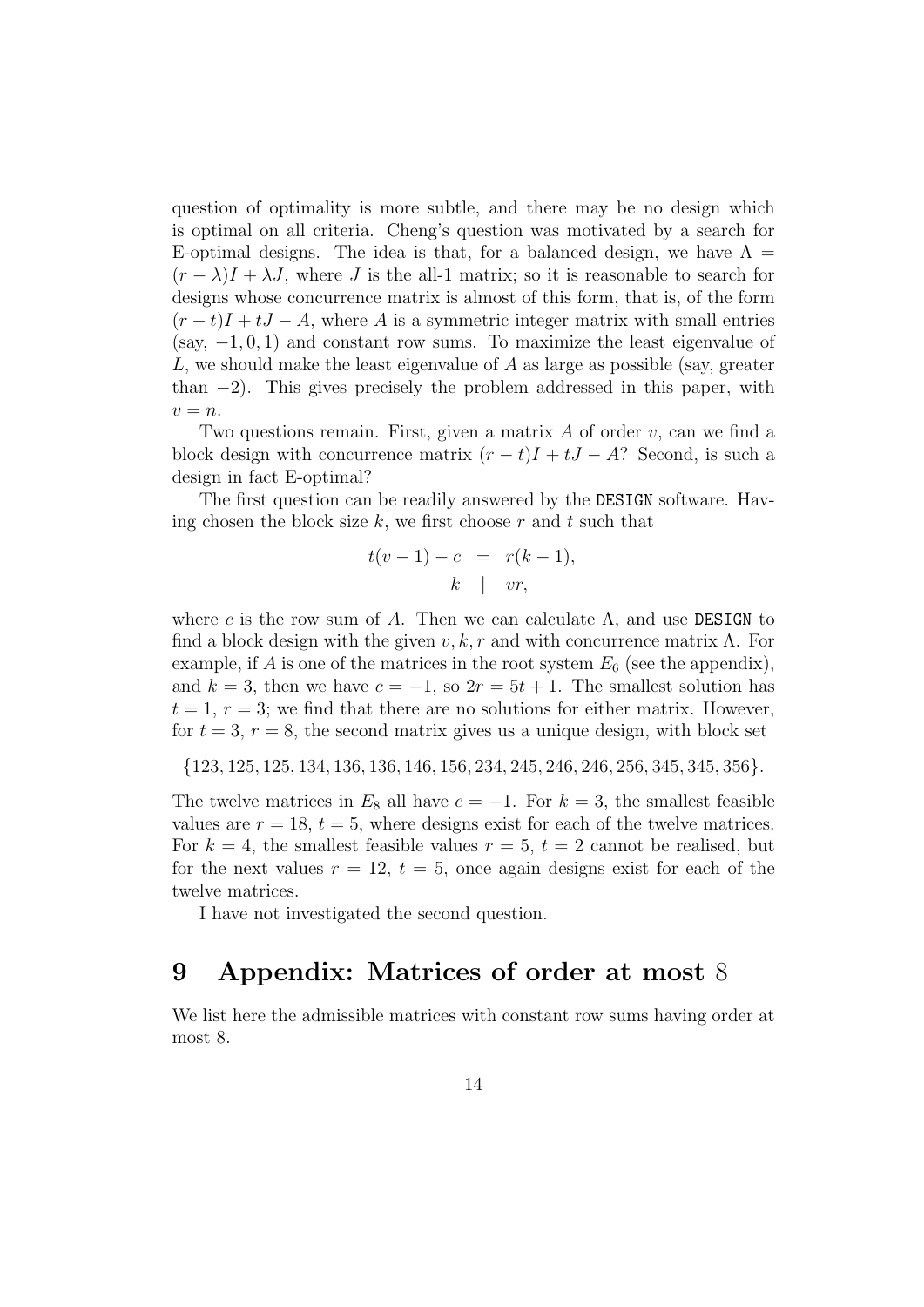#### 9.1 Matrices in  $A_n$

We have only the trivial matrices  $J - I$  and (for n even)  $\begin{pmatrix} J - I & -J \\ I & I \end{pmatrix}$  $-J$   $J - I$  $\setminus$ .

#### 9.2 Matrices in  $D_n$ , for  $n \geq 4$

For  $n \leq 7$  we have the odd cycles  $C_5$  and  $C_7$  with all signs +, and, for  $n = 6$ , the cycle signed as described in Proposition 5.3(b), giving the matrix  $\int$  O  $A$  $A^{\top}$  O  $\setminus$ , where

$$
A = \begin{pmatrix} 0 & - & + \\ + & 0 & - \\ - & + & 0 \end{pmatrix}.
$$

For  $n = 8$ , there are three matrices:

| $\overline{0}$   | $\hspace{.1cm} + \hspace{.1cm}$ | $\overline{0}$           | $\overline{0}$           |                    | 0                | $\overline{0}$           | $\overline{0}$           | $\boldsymbol{0}$ | $\boldsymbol{0}$ | $\theta$       |                  | 0                | $\overline{0}$   |                  |                  |
|------------------|---------------------------------|--------------------------|--------------------------|--------------------|------------------|--------------------------|--------------------------|------------------|------------------|----------------|------------------|------------------|------------------|------------------|------------------|
| $^+$             | $\theta$                        | $\overline{0}$           | $\theta$                 |                    | $\overline{0}$   | $\theta$                 | $\theta$                 | $\boldsymbol{0}$ | $\boldsymbol{0}$ | $^+$           |                  | $\boldsymbol{0}$ |                  | $\overline{0}$   | $\overline{0}$   |
| $\theta$         | $\boldsymbol{0}$                | $\boldsymbol{0}$         | $\boldsymbol{0}$         | $\boldsymbol{0}$   | $^{+}$           |                          | $\theta$                 | $\boldsymbol{0}$ | $+$              | $\overline{0}$ |                  |                  | $\theta$         | $\boldsymbol{0}$ | $\overline{0}$   |
| $\boldsymbol{0}$ | $\boldsymbol{0}$                | $\boldsymbol{0}$         | $\boldsymbol{0}$         | $\boldsymbol{0}$   | $^{+}$           | $\boldsymbol{0}$         | $\overline{\phantom{0}}$ | $^{+}$           |                  |                | $\boldsymbol{0}$ | $\boldsymbol{0}$ | $\boldsymbol{0}$ | $\boldsymbol{0}$ | $\overline{0}$   |
|                  | $\overline{\phantom{0}}$        | $\boldsymbol{0}$         | $\boldsymbol{0}$         | $\boldsymbol{0}$   | $\boldsymbol{0}$ | $^{+}$                   | $^+$                     | $\boldsymbol{0}$ | $\boldsymbol{0}$ |                | $\theta$         | $\overline{0}$   | $\theta$         | $\overline{0}$   | $\overline{0}$   |
| $\boldsymbol{0}$ | $\boldsymbol{0}$                | $^{+}$                   | $^{+}$                   | $\boldsymbol{0}$   | $\boldsymbol{0}$ | $\overline{\phantom{0}}$ |                          | $\boldsymbol{0}$ |                  | $\theta$       | $\theta$         | $\boldsymbol{0}$ | $\theta$         | $\boldsymbol{0}$ | $\overline{0}$   |
| $\theta$         | $\boldsymbol{0}$                | $\overline{\phantom{0}}$ | $\boldsymbol{0}$         | $^{+}$             |                  | $\boldsymbol{0}$         | $^+$                     |                  | $\boldsymbol{0}$ | $\overline{0}$ | $\boldsymbol{0}$ | $\boldsymbol{0}$ | $\boldsymbol{0}$ | $\boldsymbol{0}$ | $\overline{0}$   |
| $\boldsymbol{0}$ | $\boldsymbol{0}$                | $\boldsymbol{0}$         | $\overline{\phantom{0}}$ | $\hspace{0.1mm} +$ |                  |                          | $\overline{0}$           |                  | $\overline{0}$   | $\theta$       | $\boldsymbol{0}$ | $\overline{0}$   | $\overline{0}$   | $\boldsymbol{0}$ | $\boldsymbol{0}$ |
|                  |                                 |                          |                          |                    |                  |                          |                          |                  |                  |                |                  |                  |                  |                  |                  |
| $\boldsymbol{0}$ | $\boldsymbol{0}$                | $\boldsymbol{0}$         | $\boldsymbol{0}$         | $^{+}$             |                  | $\overline{0}$           | $\overline{\phantom{0}}$ |                  |                  |                |                  |                  |                  |                  |                  |
| $\boldsymbol{0}$ | $\boldsymbol{0}$                | $\overline{\phantom{0}}$ | $^{+}$                   | $\boldsymbol{0}$   | $\boldsymbol{0}$ | $\overline{\phantom{0}}$ | $\overline{0}$           |                  |                  |                |                  |                  |                  |                  |                  |
| $\overline{0}$   | $\overline{\phantom{0}}$        | $\overline{0}$           | $\overline{\phantom{0}}$ | $\theta$           | $^{+}$           | $\theta$                 | $\theta$                 |                  |                  |                |                  |                  |                  |                  |                  |
| $\boldsymbol{0}$ | $^{+}$                          | $\overline{\phantom{0}}$ | $\overline{0}$           |                    | $\overline{0}$   | $\theta$                 | $\overline{0}$           |                  |                  |                |                  |                  |                  |                  |                  |
| $^+$             | $\boldsymbol{0}$                | $\boldsymbol{0}$         |                          | $\overline{0}$     |                  | $\theta$                 | $\overline{0}$           |                  |                  |                |                  |                  |                  |                  |                  |
|                  | $\theta$                        | $^{+}$                   | $\theta$                 |                    | $\overline{0}$   | $\theta$                 | $\theta$                 |                  |                  |                |                  |                  |                  |                  |                  |
| $\overline{0}$   | $\overline{\phantom{0}}$        | $\theta$                 | $\boldsymbol{0}$         | $\theta$           | $\theta$         | $\theta$                 | $\boldsymbol{0}$         |                  |                  |                |                  |                  |                  |                  |                  |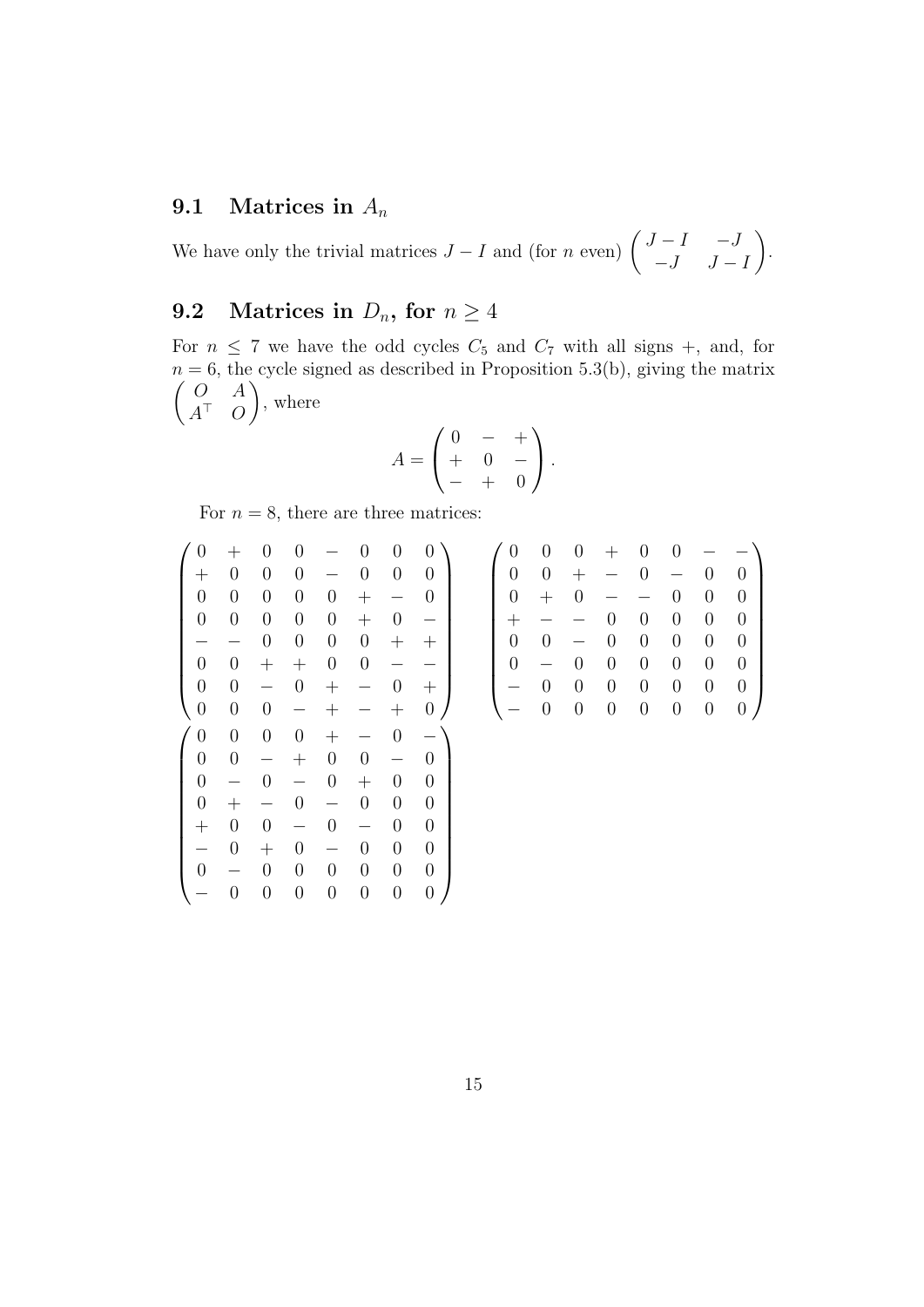# 9.3 Matrices in  $E_6$

|  |               |  | $(0 - + + - -)$                                       |  |  |  | $(0 \t 0 - + 0 -)$                                    |
|--|---------------|--|-------------------------------------------------------|--|--|--|-------------------------------------------------------|
|  |               |  | $\begin{bmatrix} - & 0 & - & - & + & + \end{bmatrix}$ |  |  |  | $\begin{bmatrix} 0 & 0 & + & - & - & 0 \end{bmatrix}$ |
|  | $+ - 0 0 0 -$ |  |                                                       |  |  |  | $- + 0 - 0 0 +$                                       |
|  | $+$ - 0 0 - 0 |  |                                                       |  |  |  | $+ - - 0 0 0$                                         |
|  | $- + 0 - 0 0$ |  |                                                       |  |  |  | $0 - 0 0 0 0$                                         |
|  |               |  | $(- + - 0 0 0)$                                       |  |  |  | $(- 0 0 0 0 0)$                                       |

# 9.4 Matrices in  $E_7$

| 0                  | 0                        | $\left( \right)$   |                    |                  | 0                        | $^+$                     | $\overline{0}$     |                  | 0                  | 0                | 0                  | $\overline{0}$           |                  |
|--------------------|--------------------------|--------------------|--------------------|------------------|--------------------------|--------------------------|--------------------|------------------|--------------------|------------------|--------------------|--------------------------|------------------|
| $\overline{0}$     | $\overline{0}$           | $\overline{0}$     | $\overline{0}$     |                  | $\boldsymbol{0}$         | $\hspace{0.1mm} +$       | $\hspace{0.1mm} +$ | $\overline{0}$   | $\overline{0}$     | $\overline{0}$   | $\theta$           | $\boldsymbol{0}$         |                  |
| $\overline{0}$     | $\theta$                 | $\overline{0}$     | $\boldsymbol{0}$   | $\theta$         | $\overline{\phantom{m}}$ | $\hspace{0.1mm} +$       | $\overline{0}$     | $\boldsymbol{0}$ | $\boldsymbol{0}$   | $\boldsymbol{0}$ | $\qquad \qquad -$  | $\boldsymbol{0}$         | $^+$             |
|                    | $\overline{0}$           | $\boldsymbol{0}$   | $\boldsymbol{0}$   | $^{+}$           | $^{+}$                   |                          | $\overline{0}$     | $\overline{0}$   | $\boldsymbol{0}$   | $\boldsymbol{0}$ | $\overline{0}$     | $\overline{\phantom{0}}$ | $^+$             |
| $\overline{0}$     | $\overline{\phantom{m}}$ | $\theta$           | $^{+}$             | $\theta$         | $^{+}$                   |                          | $\overline{0}$     | $\boldsymbol{0}$ |                    | $\overline{0}$   | $\theta$           | $^{+}$                   | $\boldsymbol{0}$ |
| $\overline{0}$     | $\theta$                 |                    | $\hspace{0.1mm} +$ | $^{+}$           | $\overline{0}$           | $\overline{\phantom{0}}$ | $\overline{0}$     | $\boldsymbol{0}$ | $\boldsymbol{0}$   |                  | $\hspace{0.1mm} +$ | $\boldsymbol{0}$         | $\overline{0}$   |
| $\hspace{0.1mm} +$ | $^+$                     | $\hspace{0.1mm} +$ |                    |                  |                          | $\overline{0}$           |                    |                  | $^{+}$             | $^+$             | $\boldsymbol{0}$   | $\boldsymbol{0}$         | $\boldsymbol{0}$ |
|                    |                          |                    |                    |                  |                          |                          |                    |                  |                    |                  |                    |                          |                  |
| 0                  |                          | $\overline{0}$     | $\overline{0}$     | $^+$             | $\overline{0}$           | $\overline{0}$           | $\overline{0}$     |                  |                    |                  | $\hspace{0.1mm} +$ | $\overline{0}$           | $\overline{0}$   |
|                    | $\theta$                 | $\theta$           | $\boldsymbol{0}$   | $\theta$         | $^{+}$                   | $\theta$                 |                    | $\theta$         | $\hspace{0.1mm} +$ |                  | $\theta$           | $^{+}$                   | $\overline{0}$   |
| $\overline{0}$     | $\overline{0}$           | $\overline{0}$     | $\boldsymbol{0}$   | $\boldsymbol{0}$ | $\overline{\phantom{m}}$ | $\hspace{0.1mm} +$       |                    | $^+$             | $\boldsymbol{0}$   | $\overline{0}$   |                    | $\boldsymbol{0}$         | $\pm$            |
| $\overline{0}$     | $\overline{0}$           | $\boldsymbol{0}$   | $\boldsymbol{0}$   |                  | $\boldsymbol{0}$         | $^{+}$                   | $^{+}$             |                  | $\boldsymbol{0}$   | $\overline{0}$   | $\overline{0}$     |                          | $^+$             |
| $^{+}$             | $\overline{0}$           | $\overline{0}$     | $\equiv$           | $\theta$         | $^{+}$                   | —                        | $\hspace{0.1mm} +$ | $\theta$         |                    | $\overline{0}$   | $\overline{0}$     | $^{+}$                   |                  |
| $\overline{0}$     | $\pm$                    |                    | 0                  | $^+$             | $\boldsymbol{0}$         | -                        | $\overline{0}$     | $^+$             | $\boldsymbol{0}$   |                  | $^+$               | $\boldsymbol{0}$         |                  |

## 9.5 Matrices in  $E_8$

| $10 - + + - - + -$ |         |                                  |                                  |                                  |                               |                                   | $0 +$                                 |           |                   |                |                             |                |     | $- - + 0 - 0$                            |
|--------------------|---------|----------------------------------|----------------------------------|----------------------------------|-------------------------------|-----------------------------------|---------------------------------------|-----------|-------------------|----------------|-----------------------------|----------------|-----|------------------------------------------|
|                    |         | $0 - - + +$                      |                                  |                                  | $ +$                          |                                   |                                       |           |                   |                |                             |                |     | $+ 0 - - + - 0 0$                        |
| $+ - 0$            |         | $+ - - 0$                        |                                  |                                  |                               | $\bigcup$                         | $\qquad \qquad - \qquad -$            |           | $\hspace{0.6cm}0$ | $+$            |                             |                |     | $- + 0 0$                                |
|                    | $+ - +$ | $0 - - 0$                        |                                  |                                  |                               | $\hspace{0.6cm}0$                 |                                       | $  +$     |                   | $\overline{0}$ | $\sim$ $-$                  | $\overline{0}$ | $+$ | $\begin{array}{ccc} & & 0 & \end{array}$ |
|                    |         | $- + - - 0 +$                    |                                  |                                  | $\begin{matrix}0\end{matrix}$ | $\hspace{0.6cm}0$                 |                                       | $+ - - 0$ |                   |                |                             | $\sim 0$       |     | $0 - 1$                                  |
| $- + - - + 0$      |         |                                  |                                  |                                  | $\overline{0}$                | $\bigcup$                         | $0 -$                                 |           | $+$               | $\overline{0}$ | $\overline{0}$              | $\overline{0}$ |     | $-0$                                     |
| $+ - 0$            |         | $\begin{array}{c} 0 \end{array}$ | $\begin{array}{c} 0 \end{array}$ | $\begin{array}{c} 0 \end{array}$ | $\overline{0}$                | $\overline{\phantom{a}}$          | $- 0$                                 |           | $\overline{0}$    | $+ 0$          |                             |                |     | $-0$ 0                                   |
| $1 - + 0 = 0$      |         |                                  |                                  |                                  |                               | $0 \quad 0 \quad - \quad 0 \quad$ | $\begin{pmatrix} 0 & 0 \end{pmatrix}$ |           |                   |                | $0 \quad 0 \quad - \quad 0$ |                |     | $0 \quad 0$                              |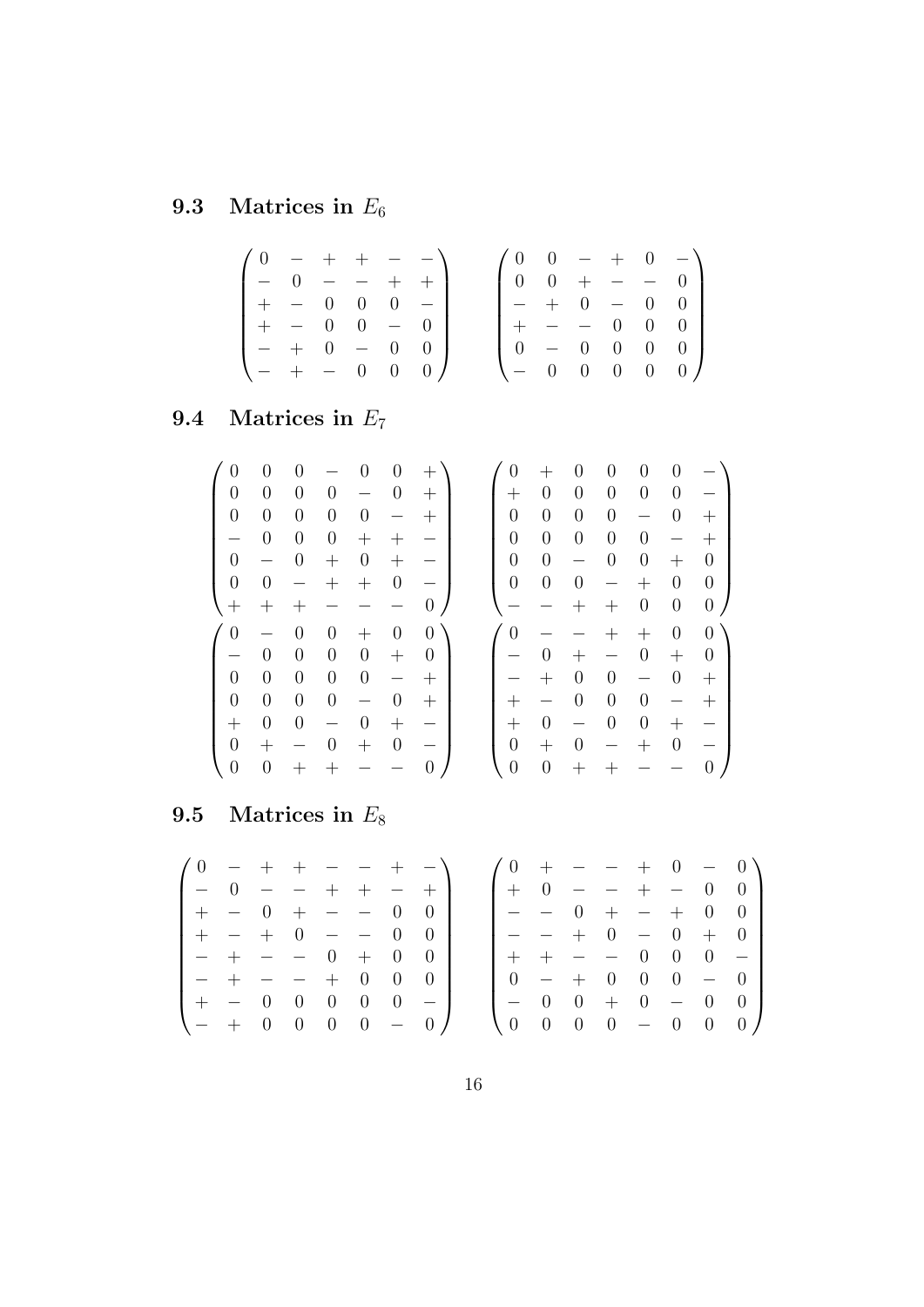| $\boldsymbol{0}$         |                          | $^{+}$                   |                          |                          | $^{+}$                   | $\boldsymbol{0}$         | $\boldsymbol{0}$         | $\boldsymbol{0}$         |                          |                          | $^{+}$                   | $^{+}$                   |                          | $\hspace{0.1mm} +$       |                          |
|--------------------------|--------------------------|--------------------------|--------------------------|--------------------------|--------------------------|--------------------------|--------------------------|--------------------------|--------------------------|--------------------------|--------------------------|--------------------------|--------------------------|--------------------------|--------------------------|
| $\overline{a}$           | $\boldsymbol{0}$         | $\overline{a}$           | $^{+}$                   | $^{+}$                   | $\overline{0}$           | $\overline{0}$           |                          | $\overline{\phantom{0}}$ | $\overline{0}$           | $\ddot{}$                | $\overline{\phantom{0}}$ | $\overline{0}$           | $\boldsymbol{0}$         | $\overline{\phantom{0}}$ | $+$                      |
| $^{+}$                   | $\overline{\phantom{0}}$ | $\boldsymbol{0}$         | $\overline{\phantom{0}}$ | $\overline{0}$           | $\overline{0}$           | $\overline{0}$           | $\overline{0}$           | —                        | $+$                      | $\boldsymbol{0}$         | $\overline{\phantom{0}}$ | —                        | $^{+}$                   | $\overline{0}$           | $\boldsymbol{0}$         |
|                          | $^{+}$                   | $\overline{\phantom{0}}$ | $\boldsymbol{0}$         | $\boldsymbol{0}$         | $\boldsymbol{0}$         | $\boldsymbol{0}$         | $\boldsymbol{0}$         | $^{+}$                   | $\overline{\phantom{0}}$ | $\overline{\phantom{0}}$ | $\overline{0}$           | $\overline{0}$           | $\overline{0}$           | $\boldsymbol{0}$         | $\boldsymbol{0}$         |
|                          | $+$                      | $\boldsymbol{0}$         | $\overline{0}$           | $\overline{0}$           | $\overline{\phantom{0}}$ | $\boldsymbol{0}$         | $\boldsymbol{0}$         | $^{+}$                   | $\overline{0}$           | $\overline{\phantom{0}}$ | $\overline{0}$           | $\overline{0}$           | $\overline{\phantom{0}}$ | $\boldsymbol{0}$         | $\boldsymbol{0}$         |
| $^{+}$                   | $\overline{0}$           | $\overline{0}$           | $\overline{0}$           | $\overline{\phantom{0}}$ | $\overline{0}$           | $\overline{\phantom{0}}$ | $\boldsymbol{0}$         | —                        | $\boldsymbol{0}$         | $+$                      | $\overline{0}$           | $\overline{\phantom{0}}$ | $\overline{0}$           | $\overline{0}$           | $\boldsymbol{0}$         |
| $\overline{0}$           | $\overline{0}$           | $\overline{0}$           | $\overline{0}$           | $\overline{0}$           | $\overline{\phantom{0}}$ | $\boldsymbol{0}$         | $\boldsymbol{0}$         | $+$                      | $\equiv$                 | $\overline{0}$           | $\overline{0}$           | $\overline{0}$           | $\overline{0}$           | $\boldsymbol{0}$         |                          |
| $\boldsymbol{0}$         | $\overline{\phantom{0}}$ | $\boldsymbol{0}$         | $\boldsymbol{0}$         | $\boldsymbol{0}$         | $\boldsymbol{0}$         | $\boldsymbol{0}$         | $\boldsymbol{0}$         |                          | $^{+}$                   | $\boldsymbol{0}$         | $\boldsymbol{0}$         | $\boldsymbol{0}$         | $\boldsymbol{0}$         | $\frac{1}{\sqrt{2}}$     | $\frac{1}{0}$            |
|                          |                          |                          |                          |                          |                          |                          |                          |                          |                          |                          |                          |                          |                          |                          |                          |
| $\overline{0}$           | $^{+}$                   | —<br>$\overline{a}$      | —                        | $^{+}$                   | $\overline{\phantom{0}}$ | $\boldsymbol{0}$         | $\overline{0}$           | $\boldsymbol{0}$         | $\overline{\phantom{0}}$ | $\overline{\phantom{0}}$ | $^{+}$                   | $\boldsymbol{0}$         | $\boldsymbol{0}$         | $^{+}$                   | $-$                      |
| $\ddot{}$                | $\overline{0}$           |                          | $\overline{\phantom{0}}$ | $\overline{0}$           | $\overline{0}$           | $\overline{0}$           | $\boldsymbol{0}$         | $\overline{\phantom{0}}$ | $\overline{0}$           | $\ddot{}$                | $\overline{\phantom{0}}$ | $\boldsymbol{0}$         | $\overline{a}$           | $\overline{0}$           |                          |
|                          | $\overline{a}$           | $\boldsymbol{0}$         | $^{+}$                   | $\overline{0}$           | $\overline{0}$           | $\boldsymbol{0}$         | $\boldsymbol{0}$         |                          | $+$                      | $\overline{0}$           | $\overline{\phantom{0}}$ | $^{+}$                   | $\boldsymbol{0}$         | $\overline{\phantom{0}}$ | $\boldsymbol{0}$         |
|                          | $\overline{\phantom{0}}$ | $^{+}$                   | $\overline{0}$           | $\overline{0}$           | $\boldsymbol{0}$         | $\boldsymbol{0}$         | $\boldsymbol{0}$         | $^{+}$                   | $\overline{\phantom{0}}$ | $\overline{\phantom{0}}$ | $\boldsymbol{0}$         | $\overline{\phantom{0}}$ | $+$                      | $\boldsymbol{0}$         | $\boldsymbol{0}$         |
| $^{+}$                   | $\overline{0}$           | $\overline{0}$           | $\overline{0}$           | $\boldsymbol{0}$         | $\overline{\phantom{0}}$ | $\overline{\phantom{0}}$ | $\boldsymbol{0}$         | $\overline{0}$           | $\boldsymbol{0}$         | $+$                      | $\overline{\phantom{0}}$ | $\overline{0}$           | $\overline{0}$           | $\boldsymbol{0}$         | $\overline{\phantom{0}}$ |
|                          | $\overline{0}$           | $\overline{0}$           | $\boldsymbol{0}$         | $\overline{a}$           | $\boldsymbol{0}$         | $^{+}$                   | $\boldsymbol{0}$         | $\boldsymbol{0}$         | $\overline{a}$           | $\boldsymbol{0}$         | $\ddot{}$                | $\overline{0}$           | $\boldsymbol{0}$         | $\overline{\phantom{0}}$ | $\boldsymbol{0}$         |
| $\boldsymbol{0}$         | $\overline{0}$           | $\overline{0}$           | $\boldsymbol{0}$         | —                        | $^{+}$                   | $\boldsymbol{0}$         | $\frac{1}{0}$            | $+$                      | $\boldsymbol{0}$         | $\overline{\phantom{0}}$ | $\overline{0}$           | $\overline{0}$           | $\overline{\phantom{0}}$ | $\boldsymbol{0}$         | $\boldsymbol{0}$         |
| $\overline{0}$           | $\overline{0}$           | $\boldsymbol{0}$         | $\boldsymbol{0}$         | $\overline{0}$           | $\overline{0}$           | $\overline{\phantom{0}}$ |                          |                          | $^{+}$                   | $\boldsymbol{0}$         | $\boldsymbol{0}$         | $\overline{\phantom{0}}$ | $\overline{0}$           | $\boldsymbol{0}$         | $\overline{0}$           |
| $\overline{0}$           | $\overline{\phantom{0}}$ | —                        | $^{+}$                   | $^{+}$                   | $\boldsymbol{0}$         | $\boldsymbol{0}$         |                          | $\overline{0}$           | $\overline{\phantom{0}}$ | —                        | $\boldsymbol{0}$         | —                        | $^{+}$                   | $^{+}$                   | $\overline{0}$           |
| ÷,                       | $\boldsymbol{0}$         | $^{+}$                   | $\boldsymbol{0}$         | $\overline{\phantom{0}}$ | $\boldsymbol{0}$         | $\boldsymbol{0}$         | $\boldsymbol{0}$         | $\overline{\phantom{0}}$ | $\overline{0}$           | $+$                      | $+$                      | $\boldsymbol{0}$         | $\overline{\phantom{0}}$ | $\overline{\phantom{0}}$ | $\boldsymbol{0}$         |
| $\overline{a}$           | $+$                      | $\boldsymbol{0}$         | $\equiv$                 | $\boldsymbol{0}$         | $\overline{0}$           | $\boldsymbol{0}$         | $\boldsymbol{0}$         | $\overline{\phantom{0}}$ | $^{+}$                   | $\boldsymbol{0}$         | $\boldsymbol{0}$         | $^{+}$                   | $\boldsymbol{0}$         | $\equiv$                 |                          |
| $^{+}$                   | $\overline{0}$           | $\overline{a}$           | $\boldsymbol{0}$         | $\boldsymbol{0}$         | $\overline{a}$           | $\boldsymbol{0}$         | $\boldsymbol{0}$         | $\boldsymbol{0}$         | $+$                      | $\boldsymbol{0}$         | $\boldsymbol{0}$         | $\overline{\phantom{0}}$ | $\overline{a}$           | $\boldsymbol{0}$         | $\overline{0}$           |
| $^{+}$                   | $\overline{\phantom{0}}$ | $\overline{0}$           | $\overline{0}$           | $\boldsymbol{0}$         | $\overline{0}$           | —                        | $\boldsymbol{0}$         | $\overline{\phantom{0}}$ | $\boldsymbol{0}$         | $^{+}$                   | —                        | $\overline{0}$           | $\overline{0}$           | $\overline{0}$           | $\boldsymbol{0}$         |
| $\overline{0}$           | $\overline{0}$           | $\overline{0}$           | $\overline{\phantom{0}}$ | $\overline{0}$           | $\overline{0}$           | $\overline{0}$           | $\overline{0}$           | $+$                      | $\overline{\phantom{0}}$ | $\overline{0}$           | $\overline{\phantom{0}}$ | $\overline{0}$           | $\overline{0}$           | $\overline{0}$           | $\overline{0}$           |
| $\boldsymbol{0}$         | $\overline{0}$           | $\boldsymbol{0}$         | $\boldsymbol{0}$         | $\equiv$                 | $\overline{0}$           | $\boldsymbol{0}$         | $\boldsymbol{0}$         | $+$                      | $\equiv$                 |                          | $\boldsymbol{0}$         | $\overline{0}$           | $\boldsymbol{0}$         | $\boldsymbol{0}$         | $\boldsymbol{0}$         |
|                          | $\boldsymbol{0}$         | $\boldsymbol{0}$         | $\boldsymbol{0}$         | $\overline{0}$           | $\boldsymbol{0}$         | $\boldsymbol{0}$         | $\overline{0}$           | $\overline{0}$           | $\boldsymbol{0}$         | $\overline{\phantom{0}}$ | $\boldsymbol{0}$         | $\overline{0}$           | $\boldsymbol{0}$         | $\boldsymbol{0}$         | $\overline{0}$           |
| $\overline{0}$           | $\overline{\phantom{0}}$ | $\boldsymbol{0}$         | $\overline{0}$           | $\overline{\phantom{0}}$ | —                        | $^{+}$                   | $^{+}$                   | $\boldsymbol{0}$         | $\boldsymbol{0}$         | $^{+}$                   | —                        |                          | $\overline{\phantom{0}}$ | $\boldsymbol{0}$         | $\overline{\phantom{0}}$ |
| $\equiv$                 | $\overline{0}$           | $^{+}$                   | $^{+}$                   | $\overline{0}$           | $\boldsymbol{0}$         | $\equiv$                 |                          | $\overline{0}$           | $\boldsymbol{0}$         | $^{+}$                   | $\overline{\phantom{0}}$ | —                        | $+$                      | $\overline{\phantom{0}}$ | $\boldsymbol{0}$         |
| $\overline{0}$           | $^{+}$                   | $\overline{0}$           | $\boldsymbol{0}$         | $\overline{0}$           | $\overline{\phantom{0}}$ | $\overline{0}$           | $\overline{\phantom{0}}$ | $\hspace{0.1mm} +$       | $^{+}$                   | $\boldsymbol{0}$         | $\overline{\phantom{0}}$ | $\overline{0}$           | $\overline{0}$           | $\overline{\phantom{0}}$ |                          |
| $\boldsymbol{0}$         | $^{+}$                   | $\overline{0}$           | $\boldsymbol{0}$         | $\overline{\phantom{0}}$ | $\boldsymbol{0}$         | $\overline{\phantom{0}}$ | $\boldsymbol{0}$         |                          | —                        | —                        | $\overline{0}$           | $\overline{0}$           | $\boldsymbol{0}$         | $^{+}$                   | $^{+}$                   |
|                          | $\overline{0}$           | $\overline{0}$           | $\overline{\phantom{0}}$ | $\overline{0}$           | $^{+}$                   | $\overline{0}$           | $\overline{0}$           | $^{+}$                   | $\overline{\phantom{0}}$ | $\overline{0}$           | $\overline{0}$           | $\overline{0}$           | $\overline{\phantom{0}}$ | $\overline{0}$           | $\boldsymbol{0}$         |
| $\overline{\phantom{0}}$ | $\overline{0}$           | $\overline{\phantom{0}}$ | $\boldsymbol{0}$         | $^{+}$                   | $\boldsymbol{0}$         | $\overline{0}$           | $\boldsymbol{0}$         |                          | $+$                      | $\boldsymbol{0}$         | $\boldsymbol{0}$         | $\overline{\phantom{0}}$ | $\overline{0}$           | $\overline{0}$           | $\boldsymbol{0}$         |
| $^{+}$                   | $\equiv$                 | $\boldsymbol{0}$         | $\equiv$                 | $\boldsymbol{0}$         | $\boldsymbol{0}$         | $\boldsymbol{0}$         | $\boldsymbol{0}$         | $\boldsymbol{0}$         | $\overline{\phantom{0}}$ | —                        | $^{+}$                   | $\boldsymbol{0}$         | $\overline{0}$           | $\boldsymbol{0}$         | $\boldsymbol{0}$         |
| $\overline{+}$           |                          |                          | $\overline{0}$           | $\overline{0}$           | $\overline{0}$           | $\overline{0}$           | $\overline{0}$           |                          | $\overline{0}$           |                          | $+$                      | $\boldsymbol{0}$         | $\boldsymbol{0}$         | $\overline{0}$           | $\overline{0}$           |